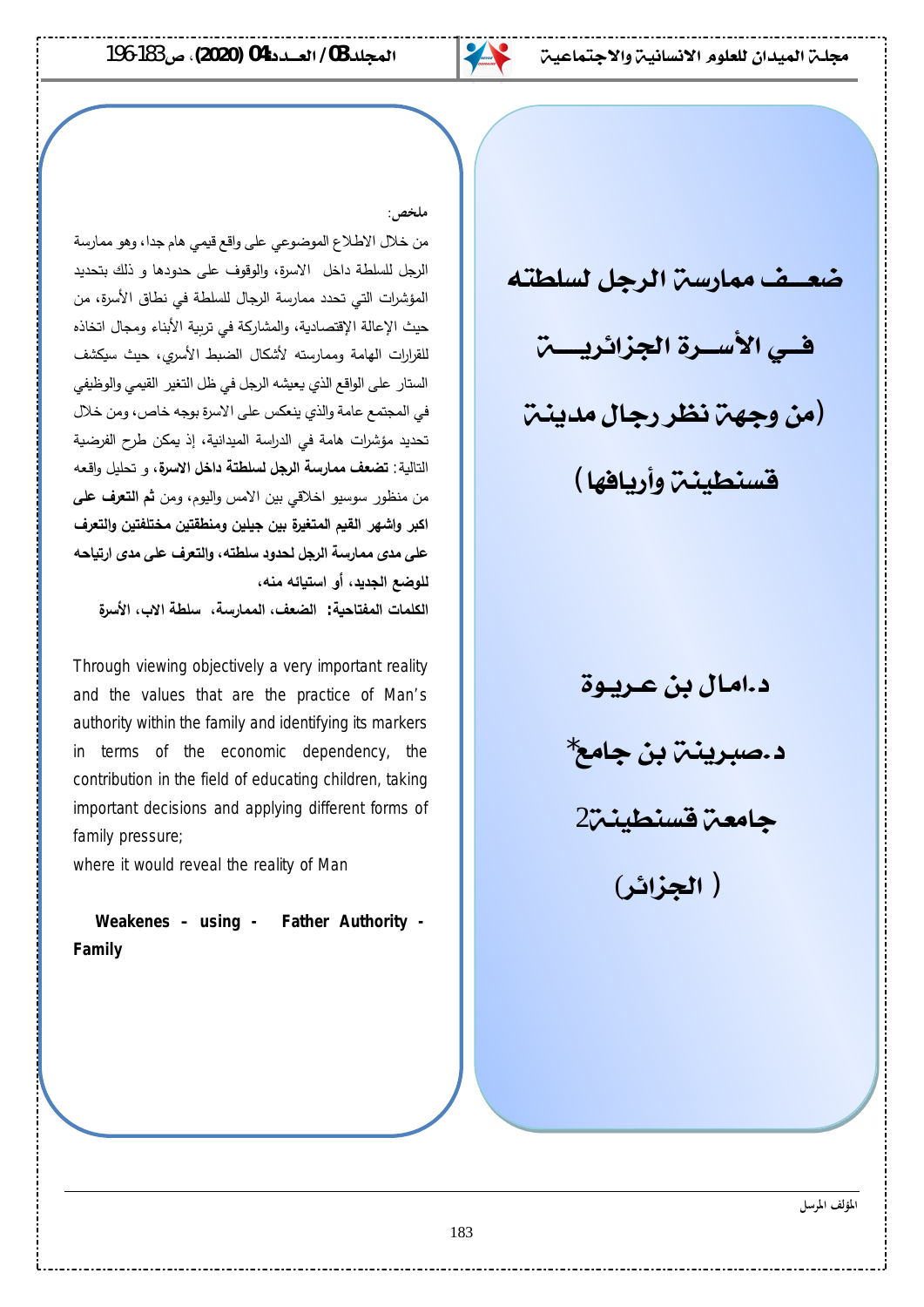ǺǷǽ°ȂǘƫƨƳ°®ƪǻƢǯƢǸȀǷǞǸƬůĦȂǴźȏ **:ƨȈdzƢǰNjȏ¦ -1** التراث القيمي الاخلاقي، الذي ينظم الادوار والوظائف، والحقوق والواجبات كل فرد في المجتمع، والذي يمكن ان نتناول فيه التغيرات التي طرأت على حدود ممارسة الرجل لسلطته داخل الاسرة الجزائرية، والتي كانت تمارس بصورة فاعلة في المجتمع الجزائري التقليدي، وربما لا تزال حاضرة الى اليوم، لكن تختلف في الشكل والمضمون، من منطقة ريفية الى منطقة حضرية، ومن جيل الى جيل، ومن شخص الى اخر والشيء الذي يدعوا الى القيام بهذه الدراسة الميدانية، هو الخلل الواضح في التغير القيمي في المجتمع، والذي يتضح فيه، الاختلال والتناقض في الوظائف والادوار بين الرجل والمرأة في الاسرة، وبين ماكان يجري من نظام وضبط للأدوار والوظائف في مجتمعات اخرى محافظة، وفي زمن غير بعيد كانت الجزائر تزخر بالمعاني السامية لقوامة الرجل ولدور المرأة في الاسرة، الا ان التحول والتطور التكنولوجي والصناعي وعوامل كثيرة انعكست على قيم المجتمع الجزائري اليوم، و على كل المستويات، إذ اجد الفرصة مواتية في طرح هذه الاشكالية التي تندرج ضمن التغير الاجتماعي في المنظومة الشرعية والاجتماعية والقانونية حيث سنتبع الخطة التالية : ƨȈdzƢǰNjȏ¦ -1 ے تحدید المفاهیم الاجرائیة 2 أهمية الدراسة، و أهداف الدراسة $3$ 4 – المنهج 5 - تحليل واقع سلطة الرجل في الاسرة بين القديم والجديد ق− مظاهر التغير القيمي والسلطوي للرجل في الاأسرة − مدى رضى الرجل الجزائري لوضعه الحالي في الأسرة ح الدراسة الميدانية: من وجهة نظر 100 رجل في مدينة -قسنطينة( اريافها ومدنها) (اقل من 40 سنة، واكثر من 40 سنة). **0− الخاتمة و التوصيات** .<br>2- تحديد المفاهيم الاجرائية:( الضعف، الممارسة، سلطة الاب، الاسرة)

**.**

ا**- ضعف :**لغة'' صار ضعيفا،كل وخفت حدته، قواه انحطت، عزيمته وهنت، خمد نشاطه، نفوذه، تضاءل، فقدان القوة الضعيف: المريض، العاجز الطي ليس له من يحميه<sup>[1](#page-13-0)11</sup> ĦƢǨȈǠǓǾǴǠƳǎƼnjdz¦Â¢¾¦DŽ٦¨ȂǬdz¦À¦ƾǬǧȂǿǦǠǔdz¦ **''** افقده قوته<sup>11</sup>

<mark>اصطلاحا:</mark> الضعف هو فقدان القدرة على ممارسة اي نشاط فطري، وقد يراد به المرض العضوي او النفسي، او هو الاضطراب او الخلل الذي يصيب العلاقات الاجتماعية او الاختلالات في ممارسة الادوار المنوطة بأفراد معينين، في مواقع معينة وفي اوقات معينة، وقد يقصد به الممارسة الغير سوية او الغير صحيحة للوظائف، والسلوكات .

ا**لتعريف الاجرائي:** هو الصوبة المكتسبة التي تظهر في سلوكيات الافراد، من حيث قيامهم بوظائفهم المعتادة، والمنوطة بهم، والمفروضة عليهم حسب العادات والقيم والضوابط الاجتماعية السائدة، والتي تظهر في التغير والاختلال في الادوار، والتغير القيمي الذي يظهر حاليا في كيفية ممارستهم للوظائف ، وعدم القدرة على القيام بالأعمال المنوطة بهم، أو الخلل الواضح في القيام بالمسؤوليات.

 ƢǷDzǸǠƥ¿ȂǬȇƨLJ°ƢŲ²°Ƣݲ°ƢǷǺǷ **'':ƨǤdz :ƨLJ°ƢŲ -§** یکرر القیام بفعل ما، یستعمل الاداة، او یستعین بها ویوظفها، يقال استعمل لغة في حواره، اي مارسها<sup>[3](#page-13-2)1</sup>' ويقال مارس وظيفة، او حرفة أو نشاطا، وهي الاعمال التي يقوم بِها الفرد من حيث هو عضو في المجتمع او في الاسرة. ا**صطلاحا: "ا**لممارسة تعني افعال الافراد والمجموعات، عندما يؤدون اعمالهم، مثل ممارسة مهارسة مهنة مهندس البرمجيات، الصحفى......وهذه الممارسة تقتضى التفاعل بين الافاد ''<sup>[4](#page-13-3)</sup>

إن هذا التعريف عام وشامل، ويشمل كل ما يمارسه الفرد من اعمال ووظائف، دون تحديد لنوع وطبيعة العمل، وعلاقته بالجنس البشري، وما يضبط، وينسق الاعمال من قيم وعادات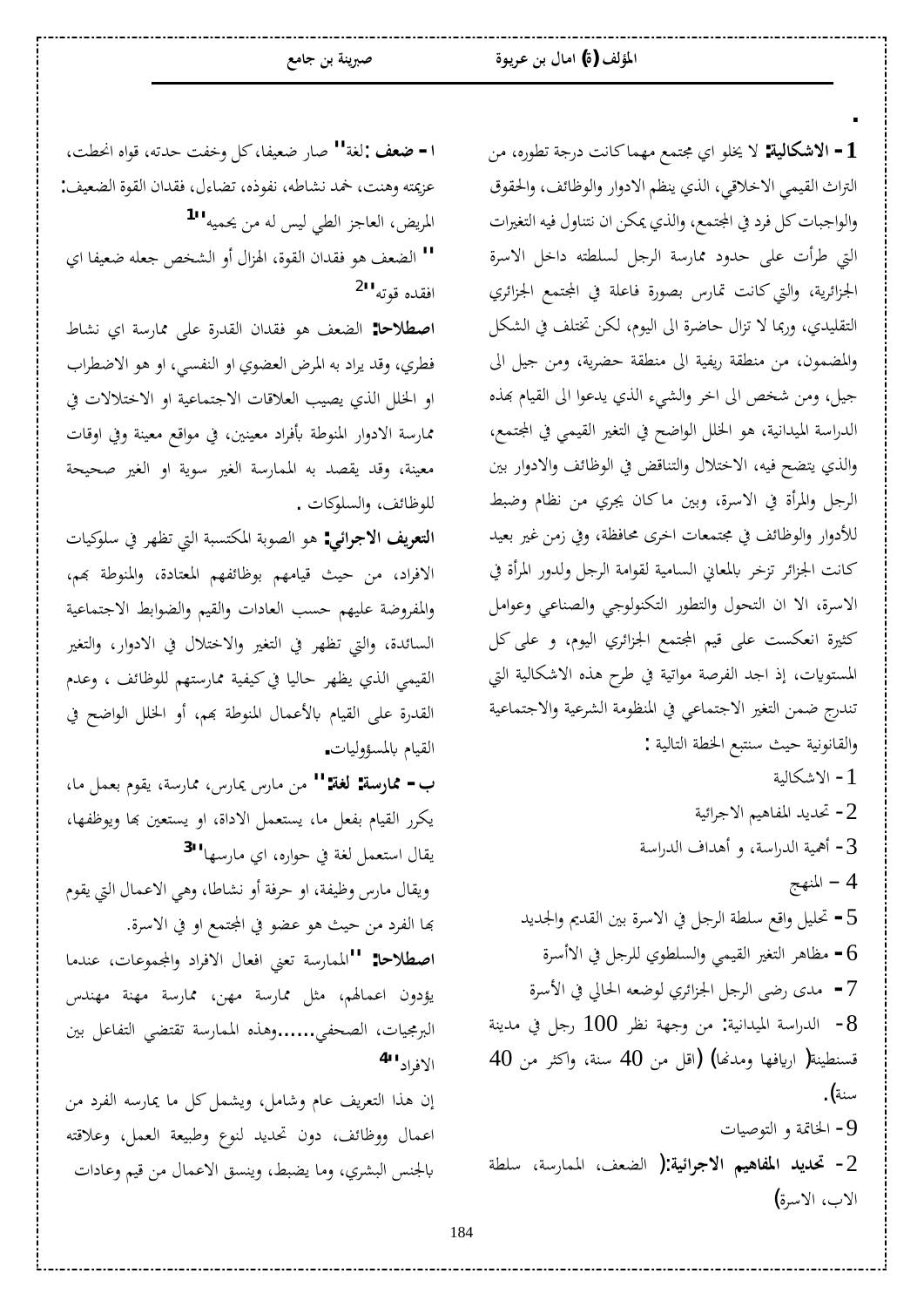ا**لتعريف الاجرائي**: الممارسة هي كل استعمال او تكرار للأخطاء، والاختلالات المادية والفكرية، التي تمس الوظائف والأدوار الخاصة بالجنس البشري ويقصد بها الرجل والمرأة، وهما زوجان يشكلان أسرة في المجتمع.

ج- **سلطة الاب: السلطة لغة :''** هي السيطرة والتحكم''<sup>[5](#page-13-4)</sup> اصطلاحا: " لسلطة الوالدية أو الولاية الأبوية هي مجموع حقوق الوالدين على أولادهم وواجباتهم نحوهم، في النفس وفي المال، إلى أن يدركوا سن الرشد، سواء أكان هؤلاء الأولاد من زواج شرعي أم من تبنٍ صحيح، أهم حقوق وواجبات السلطة الوالدية هي: إرضاع الأولاد ،إعالتهم وحفظهم عند والديهم والمطالبة بهم ضد كل مستأثر بهم وانتزاعهم منه واستلامهم وإجبارهم على السكن في البيت الوالدي، تربيتهم تربية دينية وأدبية وجسدية ومدنية بنسبة حال أمثالهم، تأديبهم ومعاقبتهم عند الاقتضاء لكن برفق ودون إيذاء، الموافقة أو عدمها على اختيارهم حالة العيش (التزوج أو الدرجة أو الترهب) وانتقاء المهنة بما فيه مصلحتهم دون إكراه ولا منع كيفي، الانتفاع باستخدامهم لمصلحة العائلة، إدارة واستغلال أموالهم وأملاكهم والانتفاع بما لمصلحة العائلة، إلا إذا كانت هذه الأموال والأملاك أعطيت لهم لغايات معينة أو بشروط تتنافى مع هذا <sup>[6](#page-13-5)11</sup>

حسب ماكس فيبر، هناك شكلان من أشكال السلطة: إحداها إدارة شخص أو جماعة خاصة، وتتضمن أمر ومأمور، طاعة، مصالح خاصة أو فردية وتكون السلطة مصدرها إدارة جماعة، تتضمن هذه السلطة الأمر والمأمور والطاعة والامتثال للمصالح العامة والأهداف المجتمعية والسلطة يجسدها مكتب إدارة أو شخص يحمل صفة غير صفته الشخصية (رئيس او وزير مثلا) وهذا الشكل من السلطة هو الدولة والسياسة الشرعية، وهذا المفهوم ليس هو المقصود بالدراسة، لأنه يشكل مفهوم واسع على مستوى الهيئات العليا، ومن جهة يمكن ان نعرف السلطة هي إصدار الفرد لقرارات توجه أعمال وأفعال الفرد الأخر فعلاقة السلطة تؤكد أن ما يصدر من قرارات عن شخص ويقوم بنقلها متوقعا أنها ستحظى بالقبول من شخص لاخر وبالطبع فإن الشخص الأخر يتوقع هذه الأوامر ويحدد سلوكه وفقها، وهذا

المفهوم هو أقرب في معناه السوسيولوجي لمفهوم السلطة لدى الأفراد، كالأولياء في الأسرة والمجتمع.

ا**لتعريف الاجرائي**: السلطة الأبوية، هي القوة القانونية والعرفية والاجتماعية التي تمنح للآباء، الحق في إصدار الأوامر لأفراد أسرهم، على اعتبار أنهم مسؤولون مسؤولية مادية ومعنوية، عن من هم تحت رعايتهم، أو مسؤوليتهم، ومن ثم الحصول على الطاعة والامتثال لهذه الأوامر والنواهي من طرف زوجاتهم، وابنائهم .

**د− الأسوة: لغة:** المصطلح مأخوذ لغة من (الاصرة) اي قوة الترابط، في المادة او بين جزئياتها كما يستخدمها علماء الفيزياء والكيمياء للدلالة على قوة التماسك بين افرد الأسرة الواحدة. ǂLJȋ¦ÂǂLJȋ¦ǺǷǾǴǏ¢ĿǪƬnjǷĺǂǠdz¦ÀƢLjǴdz¦Ŀ¨ǂLJȋ¦ǚǨdz **''** لغة هو القيد وقد يكون طبيعيا لا فكاك منه إذ يولد الإنسان أسيرا لمجموعة من الصفات الفيزيولوجية كاللون والطول، وقد يكون طاغيا أو مصطنعاكأسر مجرم أذنب في حق ضحيته وقد يكون أسرا اختياريا يرتضه الإنسان بل يسعى إليه، ويكون بدونه مهددا. ومن هذا الأسر الاختياري اشتقت الأسرة فنخلص في النهاية إلى أن المعاني اللغوية للأسرة تلتقي في معنى واحد يجمعها، و هو قوة الارتباط. وهي مثل غيرها وضع لها علماء الاجتماع العديد من التعريفات والمفاهيم، جاء تعريفها في علم الاجتماع على أنحا رابطة اجتماعية تتكون من زوج وزوجة وأطفالهم وتشمل الجدود والأحفاد وبعض الأقارب على أن يكونوا مشتركين في معيشة واحدة، لذلك يرى البعض أن الزواج الذي لا تصحبه ذرية لا يكون أسرة<sup>11</sup>

الأسرة هي لبنة ووحدة أساسية في النسق الاجتماعي، حيث يؤدي أفرادها واجبات، ويتحصلون على حقوق، وفق ترتيب معين للأدوار، او الوظائف، فهي عبارة عن واقع وطبيعة بشرية .<br>واجتماعية، اذ لا يمكن تجاهلها، لأنها تؤدي مسؤوليات كبيرة كالإستقرار المجتمعي، من خلال العملية التربوية، وتبعائما، لقد حدد الإسلام دور الأسرة ورتب ونظم مسؤوليات أفرادها، وكانت فاعلة الى حد ما، لكنها اليوم تتخبط في جملة من المشاكل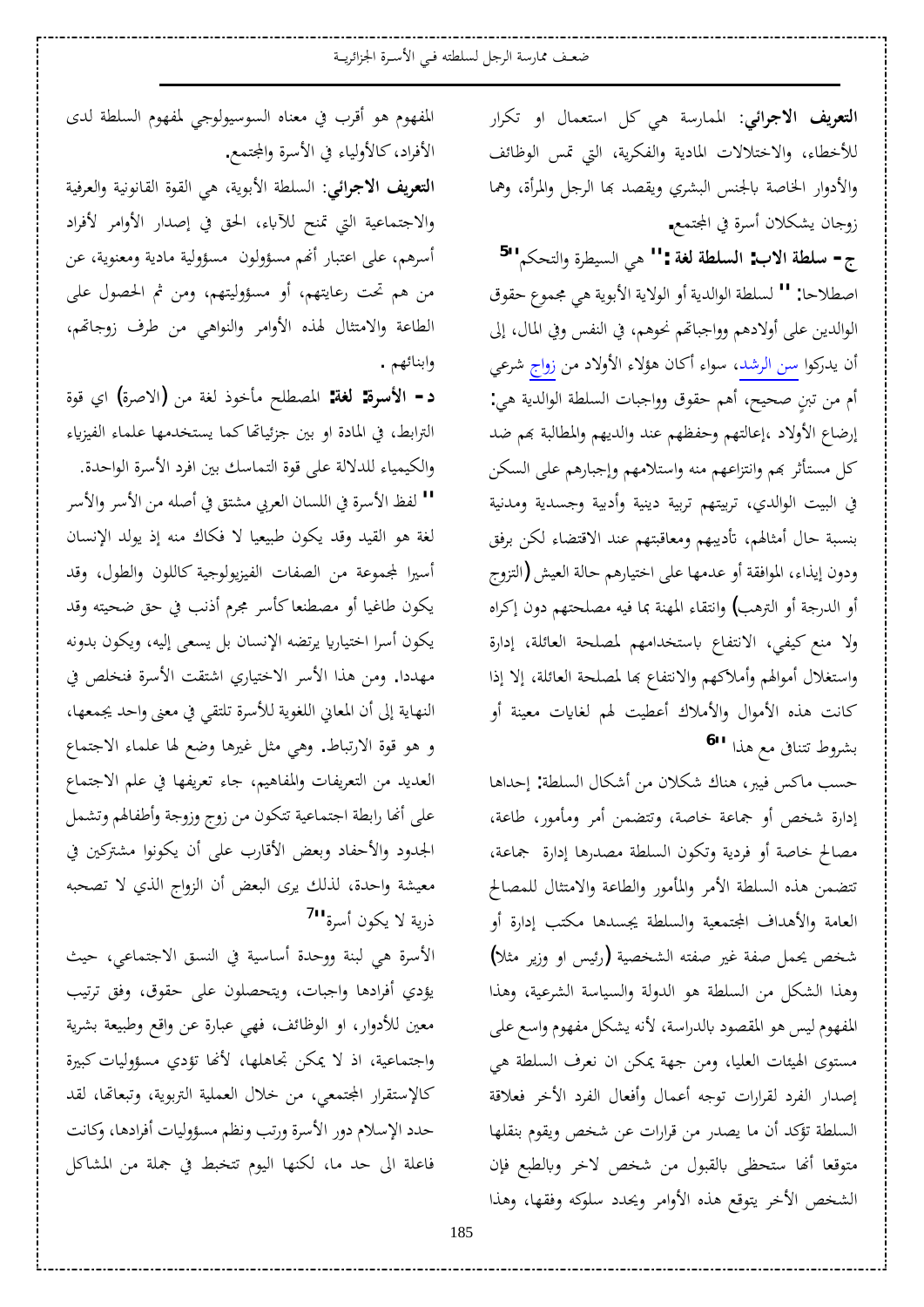وتهددها أخطار من جميع النواحي، حيث يظهر تغير خطير له تبعاته، في القيم وفي أسلوب العيش وفي الدوار والوظائف . إ**صطلاحا:** كما تعرف'' الاسرة بأنها جماعة من الافراد تربطهم روابط قوية ناتجة من حالات الزواج الدم التبني هذه الاسرة تعيش في دار واحدة وتربط اعضائها الاب والام والاولاد او البنات علاقات اجتماعية متماسكة <sup>[8](#page-13-7)11</sup>

هذا التعريف يركز على فكرة الأسرة النووية، ويركز على خاصية القرابة والدم، شريطة أن يعيشوا في بيت واحد، وهذا يعني الأب اوِ الام الغائب عن المنزل لفترة طويلة لا يمكن أن يدخل في نطاق الأسرة .

ا**لتعريف الاجرائي:** فالأسرة هي عبارة عن تللك البنية الداخلية، والذي تشكل تنظيم مكاني وزماني للعلاقات بين الزوجين وابنائهم او حتى مع اولياء الزوج ، والادوار والوظائف، والصلات المادية والمعنوية، والتي تتأثر بدورها، بالتغيرات العامة التي تحدث في المجتمع، وعلى كل المستويات ، وهي التي تتكفل بمهمة التجديد في الاجيال والحفاض على النوع البشري والسلالات ، كما تعتبر صورة مصغرة للتفاعل الاجتماعي ،الانسجام والتكيف والاندماج، وتأصيل الشعور بالانتماء، والتي تقوم بتحديد المميزات والخصائص الثقافية، في اطار النسق الاجتماعي..

# $\mathbf{2}$ −تحليل واقع سلطة الرجل في الاسرة

تعددت النظريات في فيما يخص التغير الوظيفي، والتفسيرات التي تناولت التغير ودوافعه، وبيئته والعوامل المؤثرة في وجوده، كثيرة ومتشعبة، وبتعدد المدارس مازالت المجتمعات في تغير مستمر حيث يعتبر العلماء التغير سلوك طبيعي، ويعتبره اخرون حتمية انسانية، حاضرة وملازمة لجميع المجتمعات، وكلما تطور العلم وتطورت الحياة الانسانية بصفة عامة، كلما زادت وتسارعت عمليات التغير، في المعتقدات والقيم، والمفاهيم والقناعات، ومن ثم في الوظائف والأدوار والسلوكات، فكيف تفسير هذه النظريات والمدارس العلمية، السلوك المتغير، وكيف ِيمكن التنبؤ بعملية التغير، حتى يمكن التحكم فيه، على اعتبار وجود جوانب سلبية في عملية التغير، وكيفية تفعيل التغير في جوانبه الايجابية؟ فهناك التغير الزمني الذي يتناسب وفترات زمنية

معينة، ويتناسب وأحداث معينة، وهناك التغير المكاني، الذي يرتبط بطبيعة المكان، وخصوصيته.

إن الانتقال من الريف إلى المدينة، وما يتميز به من تغير وتفاوت في القيم والسلوكات، وفقا ًللطبيعة الإيكولوجية والاجتماعية والثقافية، فالتحضر هو مظهر من مظاهر التغير الأسري للأسر المهاجرة من المناطق الريفية إلى المراكز الحضرية على ا الحصيلة النهائية لعملية التحضر أي ه<sub>ي</sub> تلك التغيرات الاجتماعية المصاحبة للتحضر بسبب إقامة الأفراد في المدن بغض النظر عن كيفية الوصول أي ذلك بالميلاد أو بالهجرة. - التغير القيمي بين القد<u>يم</u> والحديث:

نجد ابن خلدون تطرق لذلك حيث يرى أن التحول الذي يصيب .<br>غط المعيشة وانتقالها من حالة الاعتماد على الضروريات الى حالة الاعتماد على الكماليات، فالدخول في هذه السيرورة يصبح حاجة، فالغاية إذن هي الوصول إلى الحاجة لتغير الأسرة، من خلال الأدوار والبناء إن هذا التغير هو حتمي، ويعتبر طبيعة انسانية وطبيعة كونية، وكذلك صفة اختيارية ومكتسبة نسبيا، تأثر فيه عدة عوامل، مثال عمل المرأة هو من مظاهر التحضر و خروج المرأة للتسوق، والتعليم هذا ما يحتم وجود استقلالية اقتصادية داخل الأسرة، مما ينقص من فعالية الضوابط والقيم الاجتماعية السائدة، هذا ما يقودنا شيئا فشيئا إلى موضوع التغير القيمي **..** 

 ½ȂǴLJȄǴǟ¨ǂƯƚŭ¦DzǷ¦ȂǠdz¦Ƕǿ¢ǺǷƾǠȇ©ƢǧƢǬưdz¦»ȐƬƻ¦À¤Â**''** الفرد حيث يكتسب الأفراد سلوكياتهم سواءً كانت إيجابية أو Å سلبية من خلال ما يتشربونه من معايير اجتماعية سابقة، تظهر في صورة عادات وتقاليد وأعراف يتميز بها مجتمع دون آخر، ومن هنا تختلف الأحكام الاجتماعية على السلوكيات حسب الثقافة السائدة لكل السلوك <sup>11</sup> [9](#page-13-8)

ونظرا لدور واهمية الاسرة في التغير القيمي، يمكن التركيز عليها في دراسة طبيعة ونوع والتبوء بالتغير القيمي في المجتمع الجزائري على الخصوص.

" فهناك اتجاه في معظم المجتمعات العربية يشير الى تغير نمط الأسرة نحو الشكل البسيط او النووي الذي يقوم على الآباء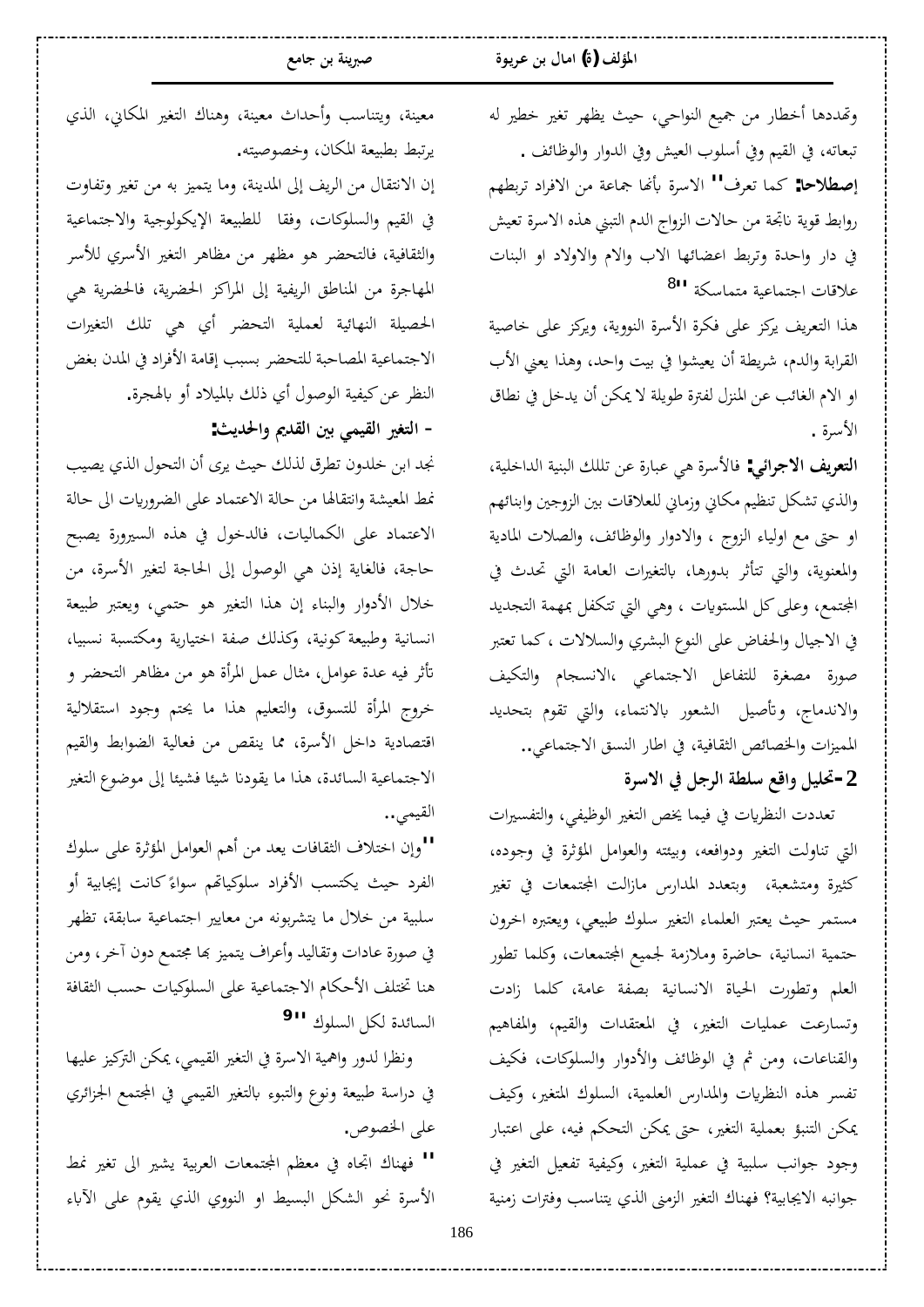ضعف ممارسة الرجل لسلطته فـي الأسـرة الجزائريــة

والأبناء.. ففي الغالب لم يعد يعيش داخل دار العائلة أكثر من جيل كماكان الحال عندماكان نمط المركب هو الأكثر سيادة وانتشار.. و بالرغم ان الشكل البسيط من مظاهر التحضر الا ان ثمة دراسات وبوحث عربية بينت ان هذا الانتقال للشكل البسيط اثر سلبا في بعض ابعاد دور الأسرة في التنشئة، فقد كان للجد والجدة ادوارهما في تحقيق تواصل الطفل العربي مع تراثه الحضاري والثقافي كما انهماكانا يقوما بدور الوالدين اذا تغيب احديهما لسبب من الأسباب وخاصة الدور النفسي او الثقافي **' '** 

 **¨ǂLJȋ¦ĿDzƳǂǴdzÄȂǘǴLjdz¦ÂȆǸȈǬdz¦ŚǤƬdz¦ǂǿƢǜǷ -3** نظم المجتمع الجزائري، منذ القديم وظائف وإدوار افراده، كل في مجال عمله، وجعل للرجل دوره في الأسرة، وجعل للمرأة دورها أيضا، وذلك وفقا لنظام تكاملي منظم، وفي اطار نسق اجتماعي خاص بالمجتمع الجزائري العربي المسلم، كما يظهر التدرج في المسؤوليات وممارسة السلطة في العائلة، اخذين بمعيار الجنس والسين أساسا في ممارسة السلطة فالرجل الأكبر سنا في العائلة له الأولوية والأسبقية في اتخاذ القرارات ومنح التسريحات والموافقات وهو المرجع القيمي لعادات العائلة وهو المسؤول عن تسييرها، كما يمكن القول أنه الرئيس الذي يقود مرؤوسيه الأدني منه، وكان هذا النظام أمر مسلم به، وغير قابل للنقاش، مع تغير الظروف المحيطة بالأسرة تغيرت الأسرة الحديثة من حيث وظائف أفرادها ووظائفها العامة، وتغيرت العلاقات، والأدوار والمهام الموكلة الي أفرادها، وهذا مرتبط بالتحولات التي طرأت على المجتمع الجزائري بصفة خاصة، وهذا مرتبط بعوامل العولمة والحداثة والحراك الاجتماعي العالمي المتسارع، لقد مست الأسرة الجزائرية القديمة والموسعة، نظم جديدة اجتماعية وثقافية، واقتصادية، حيث كانت مبنية على النمط الجماعي واعتمادها على الإنتاج الزراعي والفلاحي، الحيواني، والنسق الاجتماعي البسيط.

لكن يظهر الوضع المخالف تماما، للاعتبارات الراسخة القديمة والعادات والمعتقدات والقناعات الجديدة التي حلت محل ماكنا نتحدث عنه سابقا، صفات الفردية داخل الأسرة، وطبيعة العلاقات الاجتماعية المبنية على المصلحة المادية، حتى أصبحت

الأعمال والسلوكات محكومة بالمردود المادي النفعي البراجماتي، وهذا راجع الى طغيان الانتاج الصناعي والتجاري، دون مراعات لإعتبار الاخلاق، والجنس، القرابة، الدين........

يظهر التغير في الوضع الحالي، للنمط الأسري، في المسؤوليات الموكلة الى الاباء والأمهات، ونوع وطريقة القيام بالواجبات اتجاه الأبناء، فماكان سائد من قيم فرض مسؤوليات محددة لكل من الزوج والزوجة، وبوجود ترتيب مغاير تماما للأدوار والوظائف، هو حصيلة للتغير والتطور المادي والمعنوي في كل المجتمعات وفي الجزائر على وجه الخصوص.

 °ȂǘƬdz¦ ®ƾŰ Ä®ƢǐƬǫȏ¦ DzǷƢǠdz¦ ¾Ƣǐƫȏ¦ ǂǔƸƬdz¦ **''** التكنولوجي، تحمل ثورة الاتصال التي حولت العالم إلى قرية صغيرة، الى ألوانا من الثقافات لم يعهدها المجتمع الجزائري التي لا تساير القيم والعادات والتقاليد المجتمعية سواء الدينية أو العرفية وفي المقابل أدت إلى غياب المفاهيم الهامة مثل الانتماء والهوية القومية والالتزام داخل المجتمع. إن هذا الانهيار في المجتمع يصاحبه ذلك التفكك الذي يؤدي إلى اللاتوازن الناتج عن غياب سلطة الضبط القائمة داخل الأسرة

إن مصادر الثقافة والتنشئة باعتبارها كمؤثرات خارجية على الأسرة عديدة منها الإعلام وهذا الذي يشير إلى التلفزيون ونخص بالذكر الهوائيات المقعرة والانترنت التي انتشرت في فترة ما بعد ©ƢLJ¦°ƾdz¦ ǾƬƬƦƯ¢ ƢǷ ¦ǀǿÂ ¨ŚƦǯ ƨǛȂƸǴǷ ¨°Ȃǐƥ 1990 الإجتماعية الخاصة بثقافة الصورة، وقد أكدت بعض الدراسات ذلك، ونجد **جوسوميروفيتشي** إلى أن العناصر المتشابكة بطبيعتها للمكان قد تمزقت عن طريق وسائل الإعلام الإلكترونية مما ساهم في انخفاض الشعور بالهوية الإقليمية لدى الأفراد وبالتالي للأسر  $1111$  $1111$ 

وهنا يركز على دور الاعلام والتكنولوجيا في تغيير القيم وفتح الحدود الثقافية أمام الوافد والأفكار الغريبة، "'اما عند أصحاب نظرية الضبط الاجتماعي، فهي تعتمد على الدافع الاجتماعي، يعني مؤثرات مهمة في التحكم في السلوك، ولا تعترف بصورة الافراد المعادين للمجتمع، او انهم يشكون من امراض نفسية .''<sup>[12](#page-13-11)</sup>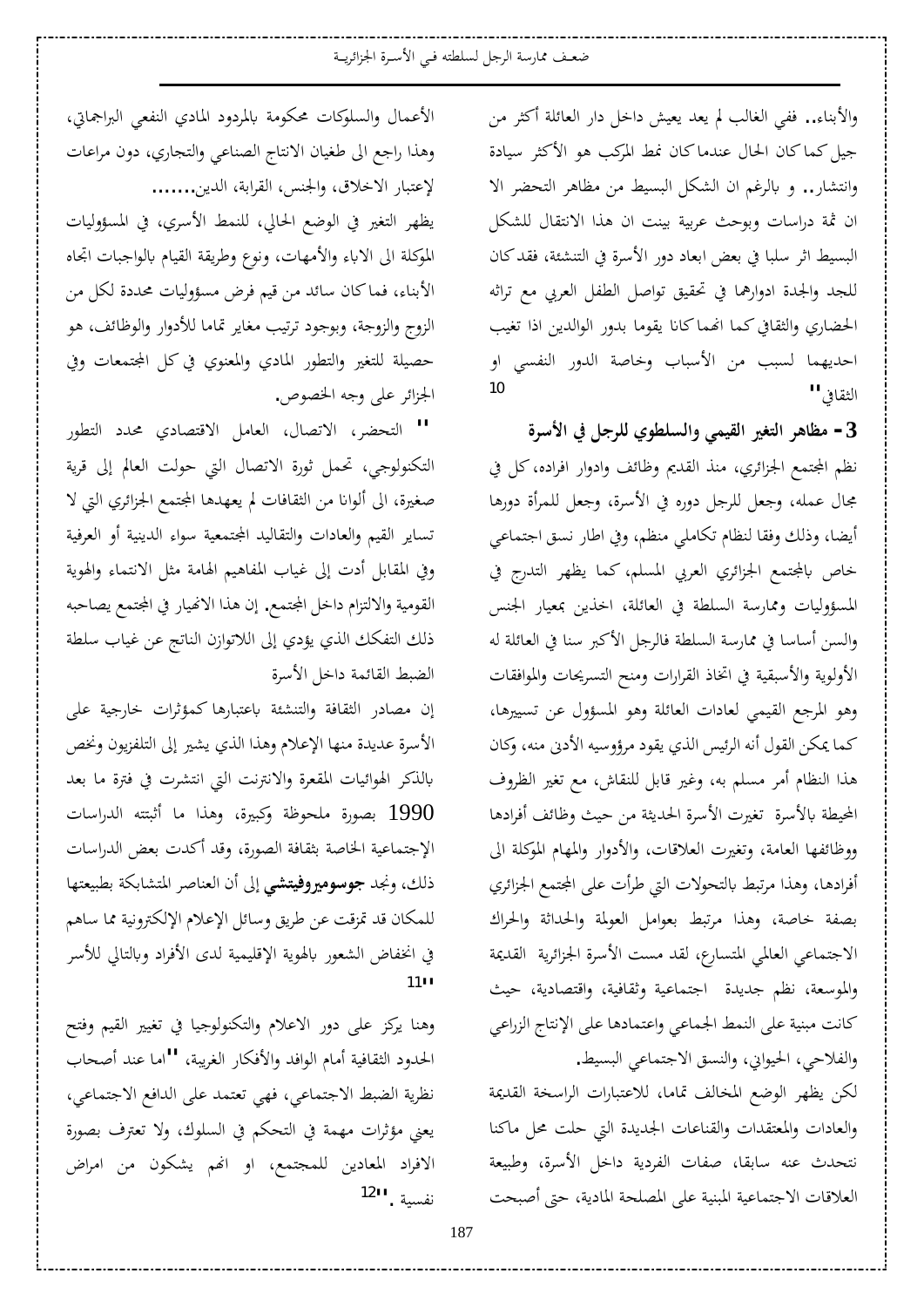وهي نفس الفكرة تقريبا حيث تركز على الدافع النفسي، لدى المرأة والرجل، فهناك تصورات يمكن تحقيقها، اذ تسعى المرأة للعمل من أجل عدة أسباب، ويكون الرجل تصورات حول الوضع الأسري والمكانة التي سوف يحتلها عند زواجه من مرأة عاملة أو أرادة الوصول الى مرتبة اجتماعية واقتصادية معينة، ووفقها يسلك ويتبنى قيم جديدة، ويصبح العامل النفسي مصدر للتغير القيمي والوظيفي في الأسرة.

لمان فكرة القدرة على التحكم في الذات، وان عناصر ضعف" التحكم في الذات تكمن في الملامح التالية، توجههم الى الادبى والحاضر والسهل والبسيط والمغامرة والمكاسب الهزيلة والبحث عن تحقيق اللذة الحالية مثل التدخين والمخدرات، اضف الى ذلك عدم اكتمال التنشئة الاجتماعية، وضعف القوة العضلية، وفشل التربية الاسرية<sup>[13](#page-13-12)</sup>'

إن التغير التدريجي الحاصل للأسرة التقليدية نتيجة للظروف السابقة الذكر وكذا العوامل أخرى تتجلى أيضا من خلال فقدان الأب لجزء من سلطة المطلقة على الأسرة بعدما أصبح هؤلاء يتمتعون باستقلال مادي، والاستقلال الفكري، وحرية التعامل والتنقل وحرية اتخاذ القرارات..

.'' إن النمط المعيشي السائد في الأسرة الريفية هو "الزراعي " يتطلب هذا النشاط التعاون والانصياع لمسير واحد وهذا راجع إلى التبعية الاقتصادية له، ويكون الأب أو الأخ الأكبر، إن هذا الانتقال أدى بالضرورة إلى إعادة توزيع الأدوار والوظائف الاجتماعية العائلية ومن الطبيعي أن تحاول تلك العائلة التي تم انتقالها بلورة سلوكها بشكل يساعدها على التكيف مع وضعها الجديد، وبذلك تكون العائلة التقليدية قد فقدت بعض من وظائفها الرئيسية الاقتصادية منها والاجتماعية إن دخول المرأة سوڤ العمل يعتبر عامل مهم في تغير البنية العائلية ويرجع الكثير هذا التغير في مجموعة من الدوافع الرئيسية منها، غلاء المعيشة ولوازم الحياة الضرورية وكذلك بدافع القهر والإجبار إذ وجدت بعض الفئات النسوية أنفسهن مضطرات العمل، إن الدافع الرئيسي لعمل المرأة يتمثل في الجانب الروحي، فالعمل بالنسبة لها ليس اندماجا ماديا فقط بل اندماج روحي في المجتمع<sup>.[14](#page-13-13)</sup>'

 **¨ǂLJȋ¦ĿŅƢū¦ǾǠǓȂdzÄǂƟ¦DŽŪ¦DzƳǂdz¦ȄǓ° ÃƾǷ -4** إن الوضع الحالي، الذي يعيشه الرجل الجزائري، وضع مخالف لفطرته ولعاداته وتقاليده، بينما تختلف النظرة الى الوضع، بين الذي يجده أمر عادي والذي يجده أمر فاق القدرة على التحمل، كما تختلف درجة الارتياح لهذا التغير القيمي والوظيفي، لدور الرجل في الأسرة الجزائرية، وهذا مرتبط بالتغيرات المادية والمعنوية، لأفراد الأسرة وللمجتمع عموما " إن التغيرات المادية للنساء <sup>س</sup>مح بترسيخ دعائم المطالبة بالمساواة مع الذكور من حيث أن أنصار المساواة بين الجنسين يعتقدون أن الأسرة مدمجة داخل منظومات أشمل للسلطة الاقتصادية والسياسية وتتضح ذلك من خلال مصالح كل عضوٍ من أعضاء الأسرة ومعنى ذلك أن الأحوال البنيوية الاجتماعية كالاستقلال الذاتي المتنامي والاستقلال المالي للنساء وكذا إمكانية التعليم والوصول إلى درجات عليا فرض واقعا جديدا خاصة بالنسبة للرجل وهو ضرورة بذل جهد أكثر، وضوحا للعلاقات الحميمية الأسرية، إضافة إلى ذلك انخراط النساء والرجال معا من أجل إيجاد صيغ مشتركة لتحقيق غاياتهم في الحياة المدنية تفرض وجود مشاركة المرأة، ومن بين العوامل الأكبر والأكثر تأثيرا في التغير الأسري تغير مكانة المرأة داخل فهي تعتبر نتيجة وسبب في آن واحد، إن التغير في القيم والأفكار انخراط المرأة التدريجي في نمط العيش الجديد وهو نمط غير تقليدي عن مشاركتها المتزايدة في الدراسة والعمل <sup>[15](#page-13-14)1</sup>

ا**م العينة والهدف من اختيارها:** تم توزيع استمارات على عينة عشوائية من 50 رجل متزوج من مدينة قسنطينة، 25 منهم هم ، الارياف، وبمجموع 100 استمارة، يمكن التعرف على انعكاسات عامل السن والجغرافيا، او خصوصية المكان، واثرهما على التغير القيمي، لرجال الجزائر، وامكانية استخلاص نظرة مستقبلية استشرافية، حول ممارسة الرجل لسطته في الاسرة، وتحليل واقعي لبعض النسب والارقام المسجلة عن بعض المتغيرات والمؤشرات .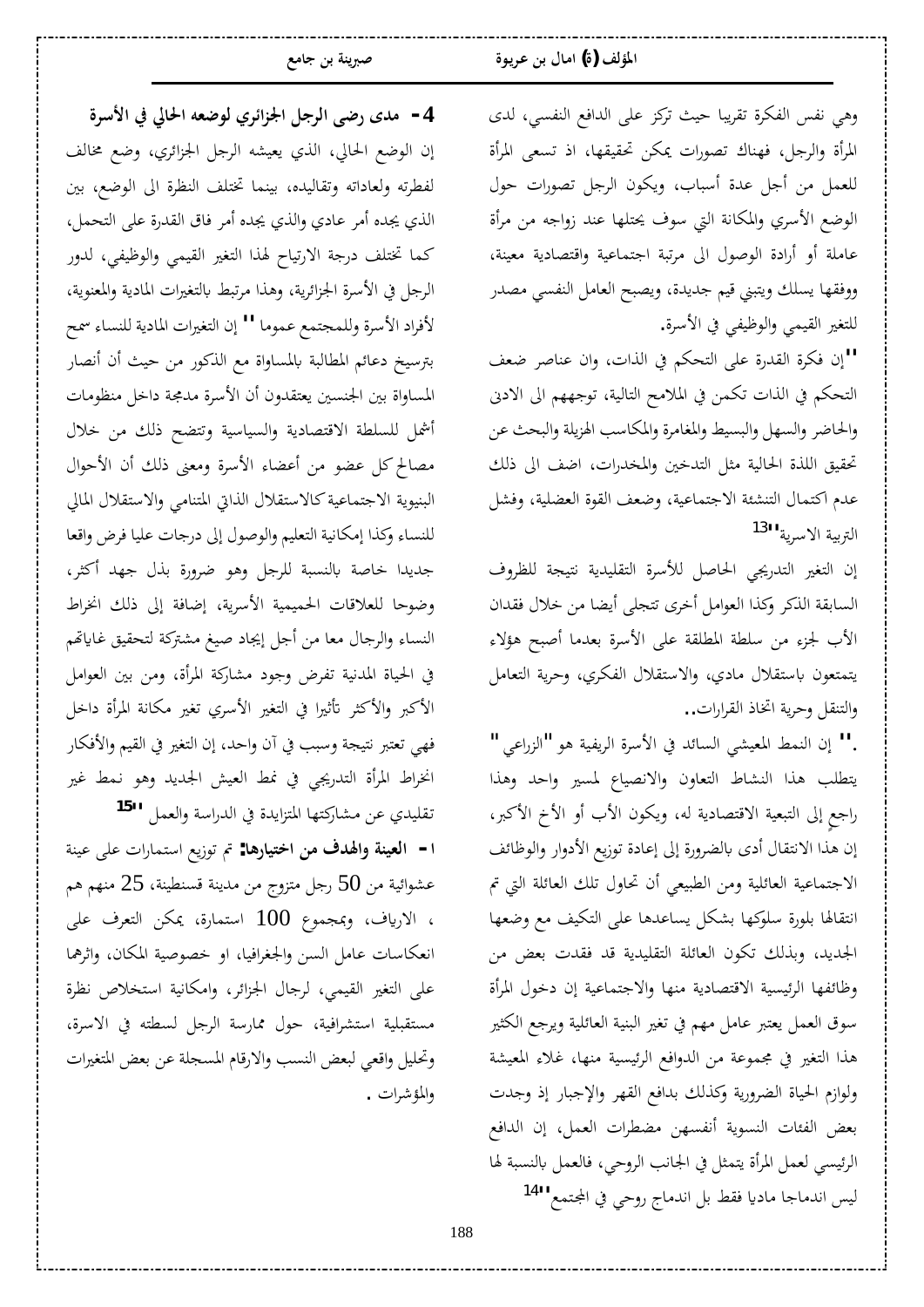**«ÂDŽdz¦ǺǟƨȈǐƼNj©ƢǷȂǴǠǷ : 01Ƕǫ°¾ÂƾƳ** - يتضح من خلال الجدول ان نسبة **الرجال المتزوجين من** ا**لعاملات،4**1 % حيث النسبة الاكبر توجد في المدن بنسبة قطابل $11$  % فقابل أن نسبة  $\%~30$ الاسو التي تعول الابناء <sub>هي</sub> في الاسر الريفية بنسبة 50%، والمدينة بنسبة 40%هذا يعني ان نسبة 90% هي اسر لديها ابناء، اما عن **اخيار الزوجة** فنستطيع القول أن 69% من الرجال الجزائريين اختاروا زوجاتهم بأنفسهم، وهي متقاربة بين الريف والمدينة، لكن الفئة الشابة هي الاكثر اختيار للزوجات من فئة الاكثر من 40 سنة، اما عن ا**شتراط العمل على الزوجة** او اختيار الزوجة العاملة، فنسبة 41% هي نسبة لا يستهان بما ذلك ان الرجل الجزائري اصبح يحبذ الزوجة العاملة شريكة لحياته، وتكثر هذه القيمة لدى الفئة الشابة والتي تعيش في المدينة، بنسبة وس خلال الجدول والتحليل السوسيولوجي للأرقام %32 المحصل عليها، فإن اختيار الزوجة اصبح امر خاص بالرجل الجزائري في عمومه، بينماكان في السابق امر يوكل الى الاهل والاولياء، كما ان المجتمع الجزائري اصبح يسعى وراء زيادة دخل الاسرة وتوفير متطلبات الحياة المادية، في حين كان امر مرفوض ان تخرج المرأة للعمل، لدى الشاب او الرجل الجزائري، الذي كان يرى في خروجها للعمل هو انقاص من قوامته وسلطته.

ومن هنا نستنتج ان هناك تغير قيمي واضح في ما يخص المعلومات الشخصية للمبحوثين، الذي يظهر في نسب الأزواج الذين اختاروا زوجاقم بأنفسهم دون تدخل الأهل، ويظهر التغير في نسب الرجال الذين يفضلون الزواج من المرأة العاملة، ويتضح ذلك في المدينة لدى الفئة الشابة أكثر .

جدول رقم 02: محل سلطة الاباء في تربية الابناء في الاسرة الجزائرية

من خلال الجدول نلاحظ معظم الرجال الاباء يشكلون نسبة ƢǼƥȋʪ ʪȏ¦ƨǫȐǠƥƨǬǴǠƬŭ¦ƨǴƠLJȏ¦DzǯȄǬƦƫǮdzǀƥÂ **%**90 هي لا تتجاوز 90 % ، يمكن ان نلاحظ الاباء في الريف اكثر حرصا على توبية الابناء، ولذلك فالإحساس لدى الابناء

**باهتمام الاب** هو كذلك بنسبة أكبر في الريف أكثر منه في المدينة، كما ان **المساعدة على المراجعة** ه<sub>ي</sub> متذبذبة ليست مستقرة، لان اغلبهم اجاب – احيانا-، حيث تظهر أكثر في الريف اكثر منه في المدينة لكن النسب متقاربة، خاصة لدى الفئة الشابة وحديثة الزواج، وهذا راجع للمسؤوليات الاخرى، اما عن اخذ الابناء الى المدرسة فهي في الغالب لدى اباء الريف، وذلك خوفا من الطريق وما قد يحدث من جرائم الاختطاف وحوادث الطرقات....اما عن شواء المستلزمات يلتزمات اخرى، فإن الابناء يتوجهون بطلباقم الى الاباء في الريف أكثر من المدينة، وذلك لان معظم الامهات عاملات في المدينة، فيمكنها ان تقوم عهمة الشراء عوضا عن الاب، وعن كي**فية تلقى اوامر الوالد**، فإن الابناء في المدينة يظهرون اللامبالاة لا وامر ابائهم، خاصة لدى فئة 40 فما فوق، اكثر من ابناء الريف، في حين يكون الامر عاديا لدى الاغلبية، اما عن **سؤال الاب عن تأخر الابن** عن المنزل، فإن اغلب الاباء اجابوا بنعم، وبنسبة اقل منها احيانا، لان امر الغياب عن المنزل لا يحدث دائما، وبمناسبة **سؤال الابن لأبيه عن امور لا يعرفها**، فان الابن في الريف هو الاكثر حوارا مع والده واكثر قربا من ابيه، وفي المدينة تكثر عبارة احيانا، وذلك ربما لوجود جماعة الرفاق في المدينة الذين يمكن ان يتعلم منهم الابن ما يريده....حاصة لدى الفئة فوق 40 سنة، ونفس الشي فيما يخص سؤال الاباء عن **تعرفهم على رفاق ابنائهم**، فهي تكثر في الفئة التي هي تسكن في الريف، لان صحبة الابن تكون واضحة وسهلة، ويمكن ضبطها، اما في المدينة فالأمر اكثر تعقيدا ويصعب التحكم فيه، وفيما يخص ا**خذ الابناء الى التنزه**، يظهر التنزه في المدينة اكثر منه في الريف، وخاصة لدى الاباء الاثر من سنة، لان الامهات تعين على مصاريف التنزه باعتبارهن  $40\,$ زوجات عاملات، وتغيب نسبيا هذه الوظيفة لدى الاسرة الريفية، اما عن **شعور الاباء عند لا مبالاة الابناء بحم**، فإن الامر يختلف بالنسبة للآباء حديثي الزواج لان ابناؤهم صغار فلا ينتابهم اي شعور، وتتنوع المشاعر بين اللاشئ والغضب والقلق والانزعاج، رجال الريف اكثر حلما وقدرة على التحكم في النفس وخاصة ان ابناؤهم اغلبهم مطيعون، في المقابل ابناء المدينة اكثر تمردا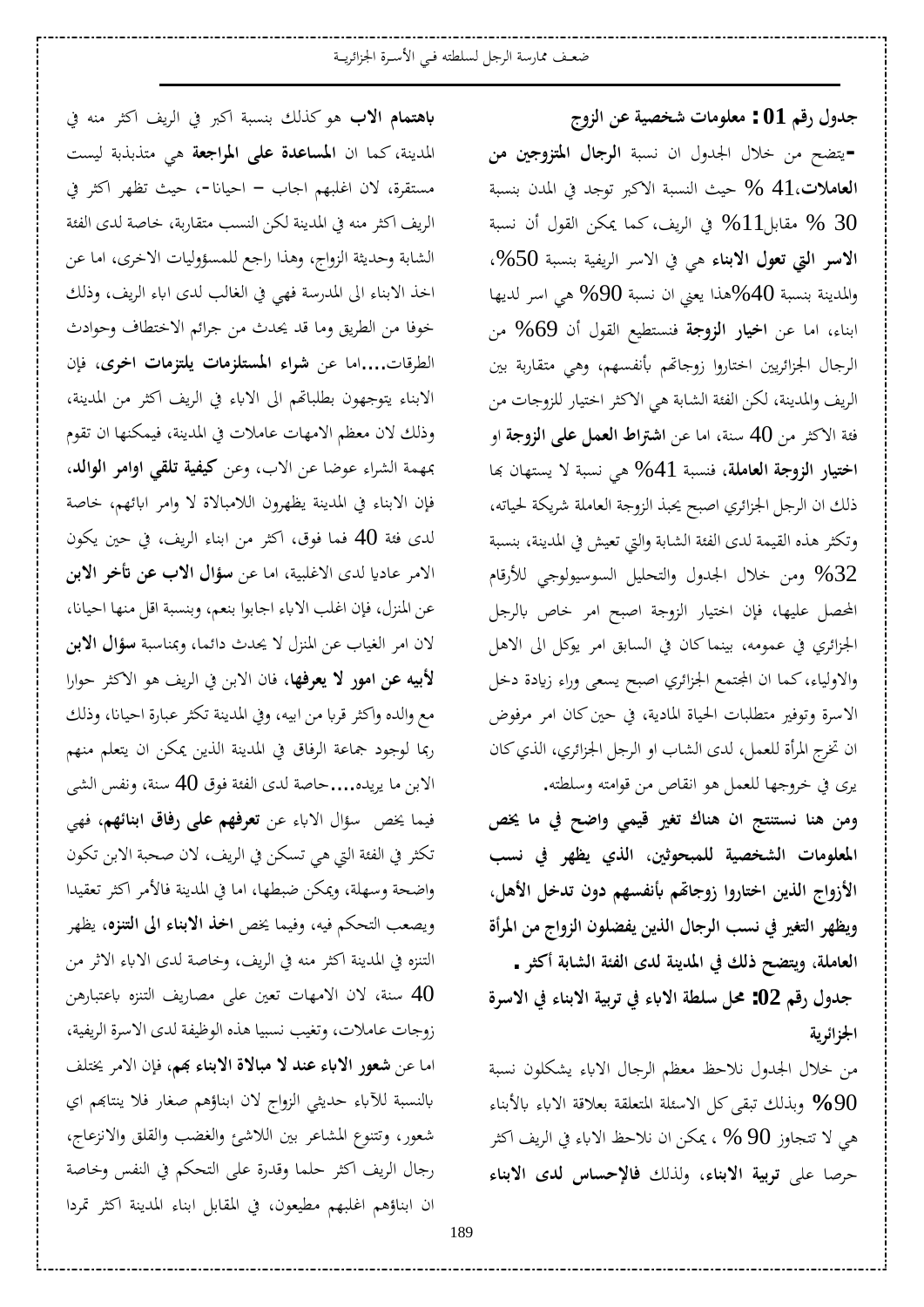وخروج عن اوامر ونواهي الاب، لذك فنجد الغضب والقلق، خاصة لدى الفئة الاكثر من 40 سنة، اما عن **تأدية الاب لكل** م**سؤولياته اتجاه الابناء**، نجد ان الاب في المدينة هو اب مقصر نسبيا مقارنة باب الريف، خاصة الفئة الاكثر من 40 سنة، لأنه بالضرورة يتكل على الام في اغلب المسؤوليات، ويعول عليها، ويقوم بالنفقة على الغالب والتعليم من الناحية المادية والتربية احيانا، الحماية وفي الريف يتولى الاب الجانب التربوي بصفة اكبر مع الام، أكثر من اباء المدن، اما عن السؤال الخاص **بإمكانية** تحمل الام لوحدها المسؤولية، فعل<sub>ى</sub> الغالب نجد معظم الاباء في المدينة اجابوا باحيانا، ولا نسبيا، اما رجال الارياف فهم اجابوا بضرورة مشاركة الاب في كل المسؤوليات.

نستنتج ان رجال الارياف هم اقدر نسبيا والاجدر على تحمل المسؤولية فيما يخص المشاركة في تربية الابناء، فاغلب نسائهم غير عاملات، ولا تعينهم على النفقة وصرف الاموال وحمل الابناء الى الطبيب ومرافقة الابناء الى المدارس، ورجال الريف الاقدر على مراقبة تصرفات ابنائهم رغم كثرة عددهم، وهم الاقدر على التواصل معهم، والصبر عليهم.

جدول رقم 03: محل سلطة الأباء من سلوكات الزوجة ووظائفها في السرة

ا**نتظار الزوجة موافقة الزوج**، فيما يخص خروج المرأة دون اذن زوجها فهذه الظاهرة هي اكثر انتشار في المدينة عند الفئة الاكثر من 40سنة، بينما في الريف عند الفئتين فهي تكاد تكون غير موجودة، وذلك راجع الى ان الريف الجزائري مازال يحافظ على هذه القوامة، وكذلك بالنسبة **للباس فالمرأة** ماتزال تراعي راي الرجل في لباسها، فهو يستطيع ان يلغي لها الخروج في حالة عدم رضاه عن لباسها.. اما في المدينة فمعظم الرجال لا يرون كيف تخرج نساؤهن، ولا يبدين رايهن فيه، الا نسبة قليلة من المدينة ونجدها لدى الفئة الاكبر من 40 سنة، وعن **استعمال هاتف** ا**لزوجة دون اذنها**، يتضح ان الرجل في الريف يستعمل هاتف زوجته دون اذنها، وذلك بتلقائية، اما الرجل في المدينة فهو على الغالب يعتبره ملك لزوجته ولا يجوز له اخذه دون اذنها، الا عند

الفئة الاقل من 40 سنة، ويشتكي اغلب الازواج في المدينة من عدم **طاعة الزوجة للأوامر الزوج**، خاصة من حيث الخروج وكيفية التعامل مع الابناء والتعامل مع الاقارب والجيران، لدى الفئتين لأنها تجيب باحيانا بنسبة اكبر، **اعتبار عملها يساهم في** قمودها ،اذ يعتبر الازواج ان عمل المرأة قد يساهم في تمردها على الزوج، اما المرأة الغير عاملة فهي راضخة لأوامر الزوج وصابرة على ظلمه في كل الاحيان، ويتضح لنا ذلك نسبة الذين اقروا ذلك من رجال الارياف، في كلتا الفئتين فأجابوا بنعم واحيانا، اما عن **احساس الزوج بالاستقرار النفسي**، يتضح من خلال الارقام ان الاباء القاطنين في المدن هم الاكثر قلق وضجر وعدم الاحساس بالراحة النفسية في حين نجد الامر مخالف لدى الرجل الريفي، وذلك راجع حسب الاغلبية الى التعب والسعي وراء توفير ضرورات العيش خاصة السكن كفاية اسرهم.. وإحيانا يشتكي الرجل من علو راتب الزوجة مقابل راتبه، وعدم حصوله على فرص عمل مقابل حصولها هي واحيانا لأنها تفوقه من حيث المستوى الثقافي والتعليمي، **اما عن اوقات الفوضي**، نجدها لدى الاسر في المدينة وكذلك الريفية واسبابها متباينة خاصة عند غياب احد الوالدين خاصة الام، في الاسر الريفية، عند نماية الاسبوع في الاسر في المدينة وعند حضور الاقارب في الاسر الريفية....**اما** عن طلب الزوج المال من زوجته دون احراج، نجد ان رجال المدينة يطلبون المال دون احراج من زوجاتهم، لانها تعودت على حاجاته ووضعه المالي ولا تستطيع تركه يقترض من جهات اخرى، ويتضح ذلك في الاجابة بنعم واحيانا بنسبة أكبر في الفئتين في المدينة، بينما ازواج الريف معظم نسائهم لا يعملون وبالتالي فالزوج هو من يقدم حاجات الزوجة.. **وفيما يخص الدخول الي** ا**لمنزل مساءا قبل الزوجة**، فنجد هذه الظاهرة نادرة الحدوث في الريف، بينما تتكرر مع الزوجات العاملات في المدينة لدى الفئة الكبر من 40 سنة على وجه الخصوص، **وفيما يخص قيام** ا**لزوجة بواجبات الرجل احيان**ا، فهي تظهر في كلتا الفئتين وفي المدينة تمس اعمال كالتسوق وشراء مستلزمات البيت والاولاد، وكذلك اخذ الابناء الى الطبيب ومرافقتهم الى المدارس في كل الاوقات بينما يظهر ذلك في الريف الا للضرورة القصوى من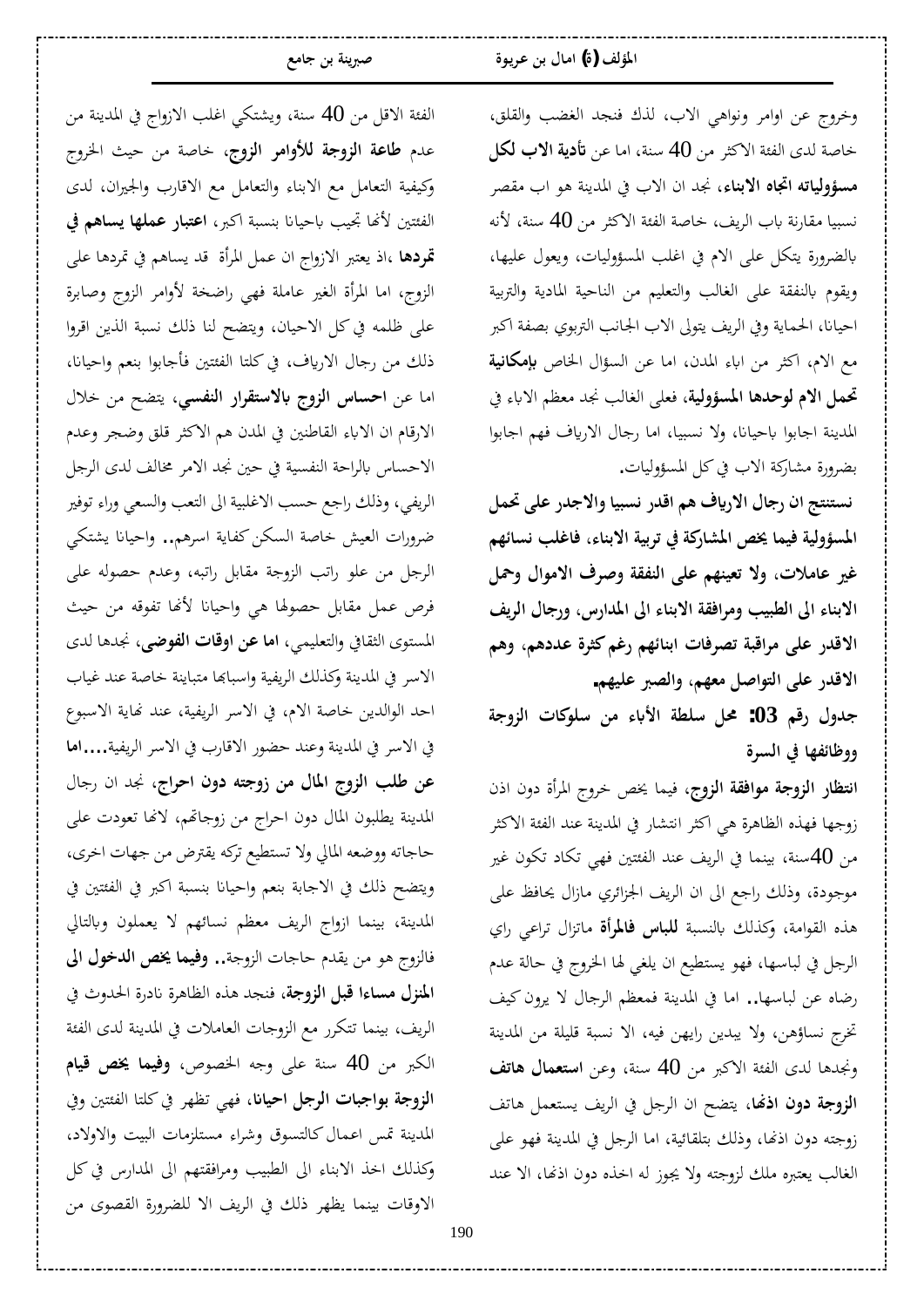ضعف ممارسة الرجل لسلطته فيي الأسرة الجزائريــة

غياب الرجل قصرا، وبالتالي يحبذ ازواج المدن الاسرة النووية بغرض الاستقرار والحرية الاسرية وتفاديا للمشاكل، ويفضل الازواج في الريف العيش مع الوالدين لضمان الاطمئنان على الاهل والتعاون العائلي الاجتماعي والاقتصادي.

ونستنتج من كل ما سبق أن التغير القيمي واضح بين الريف والمدينة، ويظهر في تحمل الزوج الريفي لمسؤولياته الأسرية وفي مدى ممارسته لسلطته الأبوية والزوجية نسبيا مقارنة بالأب في **المدينة.** 

**الخاتمة** 

تعتبر الأسرة اللبنة الأولى في المجتمع وعن طريقها تنمو وتتطور الشعوب حيث أنحا سواءً كانت نووية أو ممتدة تساعد الأفراد Å على الانتماء بالجماعة والتي تمثل لهم قوة من أجل تحقيق ذواتمم نظراً لما توفره لأفرادها من أمن نفسي واجتماعي.

الطفل يولد في الوعاء التربوي المتمثل في الأسرة التي تشكل شخصيته الاجتماعية فهو لا يولد إنسانا اجتماعيا بل إنه يكتسب سلوكياته من ذلك الوعاء المجتمع المصغر الذي يقوم بعمل الماكياج الاجتماعي للفرد فيتم من خلاله، عملية الصقل عن طريق التعليم والتربية والتثقيف

وقد حرص الإسلام كل الحرص على ان تقوم الروابط قائمة على المودة والاحترام والتفاهم غير أن هذا الكيان الأسري في العصر الحديث يعيش مشكلة خطيرة جدا نتيجة التغيرات الاجتماعية الحاصلة به والتي أدت إلى تفكك الأسرة وانميار الروابط التي كانت تربطها من قبل.

يرى البعض ان التغيرات القيمية، الحاصلة في الفكر والسلوكات والوظائف في المجتمعات هي سنة حميدة مواكبة لجملة من التغيرات الطبيعية والمادية، وهي حتميات سنة التغير في حد ذاته، ذلك ان التغير يعتبر عامل ايجابي بالدرجة الاولي، وانه حالة صحية في الكل المجتمعات.

كما يرى البعض، ان التغير خاصة في المجتمعات المحافظة، فهو امر غير مدروس ويشكل خطر ويولد افات في الاسر وفي المجتمع بشكل عام، ومن خلال الوقوف الميداني على وضع الاسر والعائلات في الريف والمدينة، يتضح ان التغير القيمي والسلوكي

والوظيفي، اصبح يشكل منعطف خطير على المجتمع، ونسبه تتفاقم، وتحدث فجوات في الاسر والعلاقات الاجتماعية، وتعرقل عملية التكيف وتهدد الاستقرار النفسي والاجتماعي. ا**لنتائج**: من خلال النتائج المتحصل تظهر تغيرات قيمية خطيرة وكذا تغيرات اخرى وظيفية في البناء والنسق الاجتماعي الجزائري. أ − اغلب النساء او الزوجات في المدينة عصبيات المزاج تميزهم العصبية والتوتر، خاصة فئة اكثر من 40 واكثرهم هدوءا، نساء الريف وذلك راجع للضغوط النفسية والاقتصادية، التي تعاني منها اغلب النساء العاملات في المدينة، ولذلك **لا بد من ايجاد صيغ** جديدة لعمل المرأة، كأن تعمل نصف اليوم، او مرتان في الاسبوع، او بنظام تناوبي أكثر راحة . ـ<br>2− خروج المرأة الي العمل ساهم في تخلي الرجل عن مسؤولياته

الى حد كبير، ومنه تحسيس الاباء بمسؤولياتهم، عن طريق وسائل الاعلام، والخطب في المساجد.

3− الظروف الاقتصادية وغلاء المعيشة هي من أهم العوامل التي تساهم في قبول الرجل بعمل المرأة، ومن ذلك **تشجيع الشباب** على العمل الحر وتوفير مناصب شغل خاصة للرجال وإعادة النظر في مراتب العمال

4− المستوى التعليمي للمرأة يساهم في قناعة الرجل بضرورة عمل المرأة، كما يشعر معظم الرجال بضرورة عمل المرأة، خاصة في الوظائف الحساسة، وضرورة التحسيس بمثل هذه القيم والقناعات.

5 - يعترف معظم الرجال بعدم قدرتهم على توفير كل ضروريات الحياة الاسرية وهذا يساهم في إ**مكانية تعاون الزوجين، على** توفير متطلبات الأسرة، دون مركب نقص، لكن على الرجل القيام بَمذه المسؤولية، وتنظيمها مع الزوجة، دون مبالغة ودون إجهاد الزوجة.

وحتبر اغلب الرجال، ان مساعدة زوجاتهم في اعمال منزلية – معينة، هو قيمة اخلاقية حسنة، لكن يجد اغلب الازواج الأمر محرج في القيام بمساعدة المرأة في المنزل، خاصة أمام الأهل والأقارب، ومن هنا يجب ا**لتحسيس برفع الحرج على الزوج في**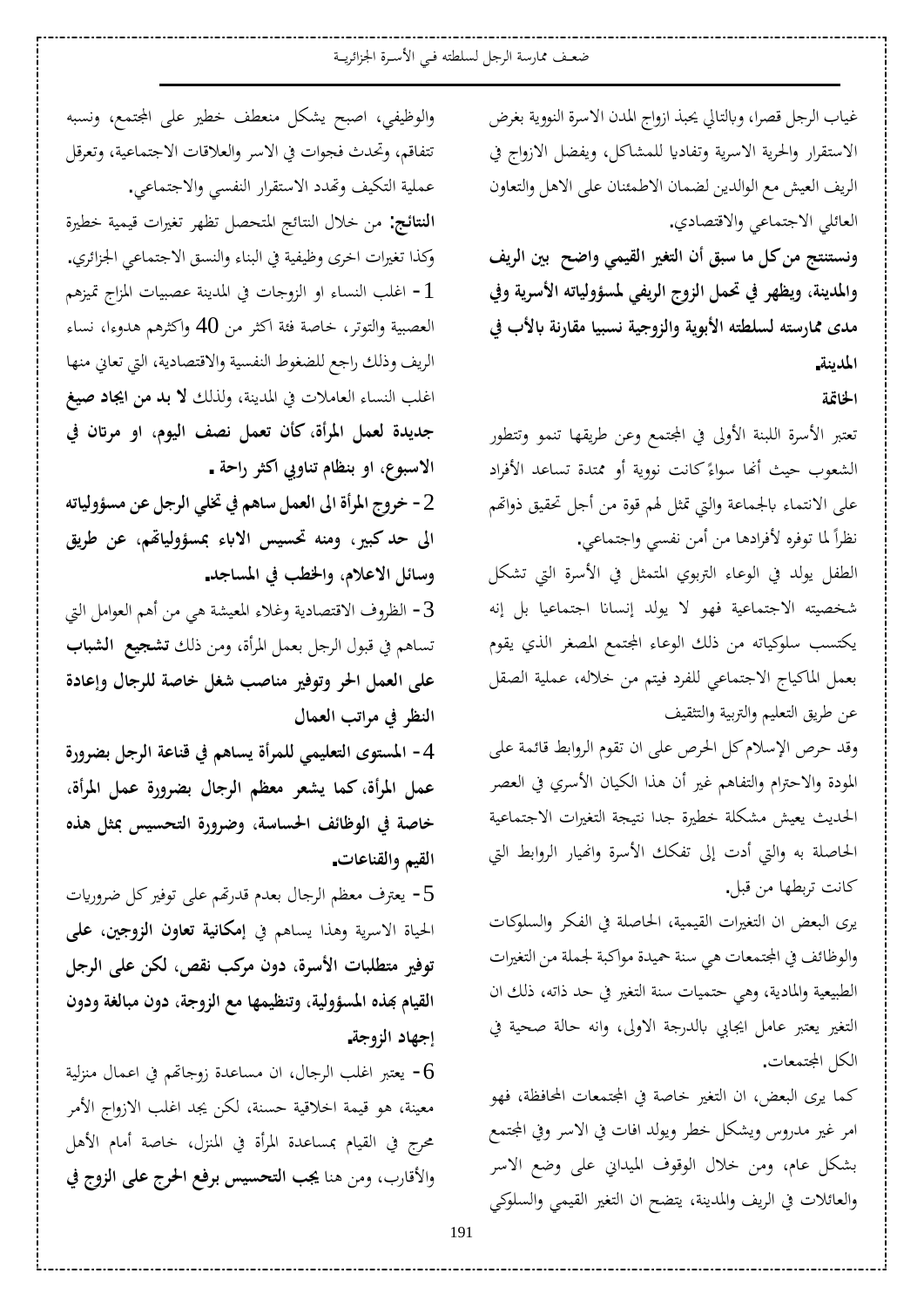القيام بكل الأعمال، دون مركب نقص، لأنه يعين اسرته، ويتكامل مع زوجته في كل الاحوال والظروف . 7− لم يشترط معظم الرجال العمل على الزوجة، لكن الظروف دفعت بالزوج بالرضوخ للأمر الواقع، هذا **يعني ان عمل المرأة** اصبح واقعا، وبذلك يدرك انه حل اساسي يخفف به ا<del>ل</del>تميات الاقتصادية، ومن الضغوط النفسية، والإجتماعية.

&− أغلب الازواج يفضلون الأسرة النووية، خاصة ازواج المدن، ذلك لضمان نوع من الإستقرار الأسري، ولأنها تضمن الحرية في تكوين أسرة، حسب قناعات الزوجين، ولقناعاتهم ا**ن الاسرة** الممتدة، هي في كل الاحوال مصدر عدم الاستقرار، والخلافات العائلية، وسبب مباشر او غير مباشر للطلاق.

 DzƟƢLJȂƥ ȏƢǐƫ¦ ǂưǯȋ¦Â ƢǸȈǴǠƫ ǂưǯȋ¦ ƨƥƢnjdz¦ ¾ƢȈƳȋ¦ -9 الاعلام و بمجتمعات اخرى، اكثر ميلا لتبنى الجديد واكثر ميلا للفردية والقيم المادية، وأكثر مرونة في التعامل مع كل ماهو أجنبي ودخيل عن المجتمع الجزائري، مما يحدث في النهاية تناقضات قيمية داخل الأسرة.

 **¿Ȑǟȏ¦Â¿ȐǧȌdz¨ǂLJȋ¦µǂǠƫ** śƥƨȈǗƢƦƫ°¦ƨǫȐǟ½ƢǼǿ -10 الاجنبي الدخيل، وبين تغير القيم بتغير السلوكات داخل وخارج الأسرة ( لباس، مظهر حلق الشعر، التفكير).

<mark>1 − اما في نظر اغلبية رجال الأرياف، فهم يرون في **الأسرة**</mark> الممتدة ، سند وعزوة لزوج وهي تضمن دخل إضافي للأسرة والتي تخفف من الأعباء المالية بالنسبة للزوج، في ظل عدم قدرة الرجل على تحمل أعباء المعيشة، كما أنها تساهم بشكل او اخر في عملية الضبط الإجتماعي وتنظيم سلوك أفراد الأسرة ، ونقل الثقافة من جيل الى جيل بسهولة ويسر ، وهي لا تزال حاضرة في مجتمعنا الى اليوم.. خناك تغير نسبي وملفت للانتباه، لدى الرجال الاقل من $12\,$ سنة الساكنين بالأرياف مقتنعين بضرورة تعاون الزوجين،  $40\,$ فلابد ان نعتبر ان الأرياف في طريقها الى التمدن، وذلك <del>لخ</del>روج

المرأة للعمل باعتبارها فتاة متعلمة وتطمح الى تجسيد وتقوية وجودها المادي والمعنوي.

 ȆǸȈǬdz¦ ŚǤƬdz¦Â¨¢ǂŭ¦DzǸǟśƥƨȈǗƢƦƫ°¦ƾƳƨǫȐǟ½ƢǼǿ -13 وخاصة التغير الوظيفي الظاهر في الأسرة، و تعارض وتناقض في الأدوار والوظائف، الأمر الذي أثر سلبا في دورها في التنشئة مع غياب بدائل تربوية ملائمة، وهذا مرتبط بدوره، بالتغيرات الإقتصادية واجتماعية والثقافية وتباين الثقافات الفرعية بين .¨ǂLJȋ¦ Dzƻ¦® ¾ƢȈƳȋ¦ 14 - هناك عدم الرضي وعدم الاحساس بالراحة لدي معظم الازواج، لكن الحتمية الاقتصادية والاجتماعية، هي وليدة هذا الاختلال، او الترتيب الجديد والتغير الوظيفي الحاصل في الأسرة الجزائرية، وبالتالي **ضرورة الاقتناع والتعايش مع الاوضاع** الجدىدة .

15 معظم الرجال يحسون بالإحباط وعدم الاحساس بالرضي والراحة النفسية في حالة حصول الزوجة على راتب اعلى من راتبه، ومن هنا **يمكن ان نحد من هذا الاحساس لدى الزوج** على اعتبار ان الزوجة تساهم في توفير الراحة للزوج والابناء، من خلال التحسيس والحوار البناء .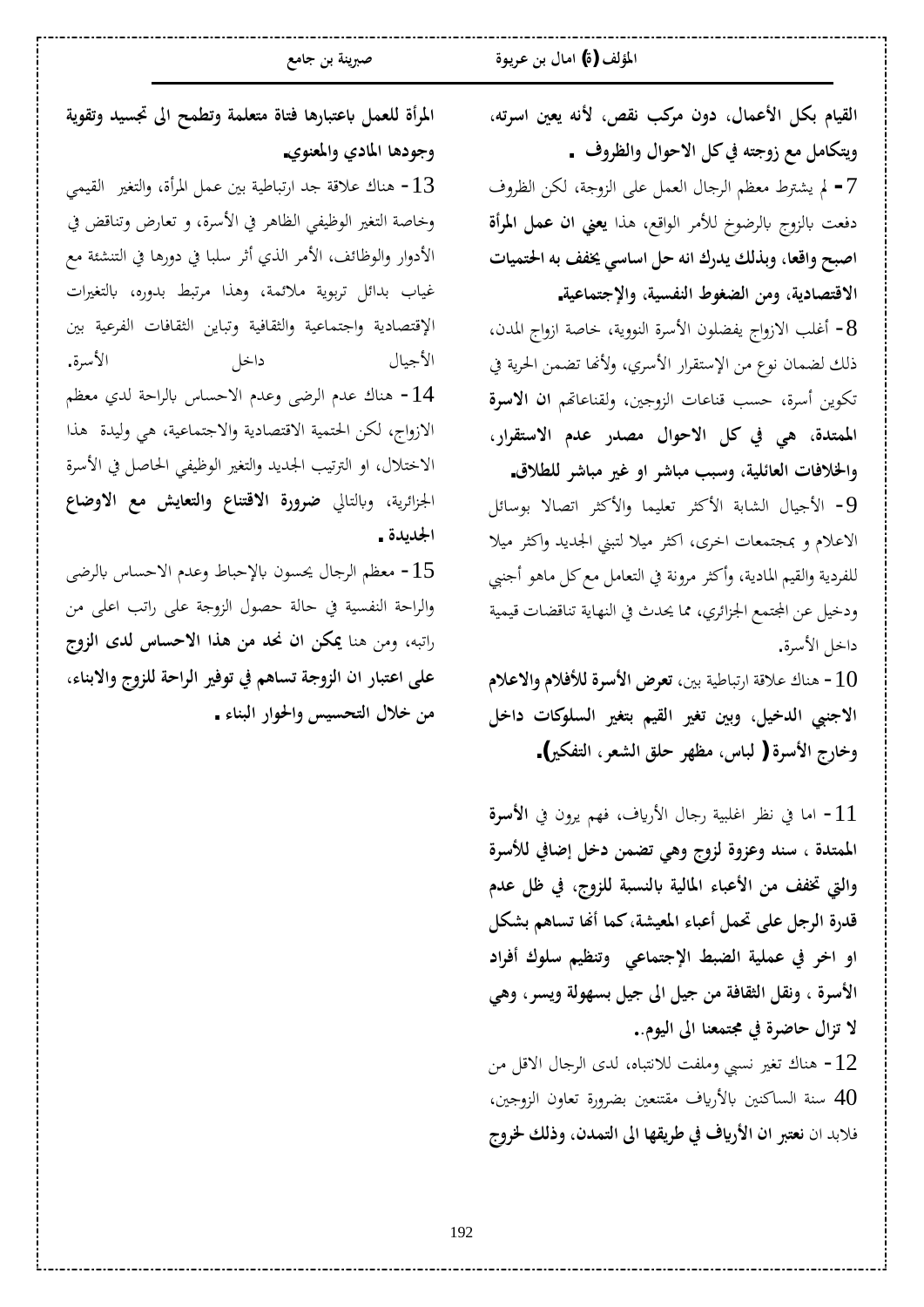## ضعـف ممارسة الرجل لسلطته فـي الأسـرة الجزائريــة

**الملاحق** 

**«Âʚƃ¦ʥŵŗॻʶʳŬ©œƆʦƄŶƆ : 01ʤſ°¾ÂʗŞ**

| $050^{\circ}$ رجال |               | بيعيشون في<br>الزيف                                |                |            | رجال يعيشون    | $\mathbf{v}$<br>50%المدينة                      |                 |                     |                                                |                                           |
|--------------------|---------------|----------------------------------------------------|----------------|------------|----------------|-------------------------------------------------|-----------------|---------------------|------------------------------------------------|-------------------------------------------|
| 100                | 25            | $\overline{A}$<br>$\blacksquare$<br>$\overline{Q}$ | 25             | 丏<br>$40-$ | 25             | $\overline{A}$<br>$\mathbf I$<br>$\overline{0}$ | 25              | 丏<br>$40-$          | $\begin{matrix} \bar{\mathbf{J}} \end{matrix}$ | $\widehat{\mathcal{R}}$<br>$\overline{c}$ |
| 100                | п             | $\mathbf{I}$                                       | T,             | الريف05    | $\mathbf{I}$   | $\mathbf I$                                     | $\mathbf{I}$    | المدينة5<br>$\circ$ | الاقامة                                        | $\Omega$                                  |
| 100                | 25            |                                                    | 25             |            | 25             |                                                 | 25              |                     | مقزق<br>م                                      | $\mathbf{C}$                              |
| $\overline{6}$     | 25            |                                                    | 25             |            | 25             |                                                 | $\frac{5}{1}$   | 守。                  | Į.                                             | $\overline{c}$                            |
| $\overline{4}$     | $\mathbf{0}3$ |                                                    | 8 <sup>o</sup> |            | $\overline{C}$ |                                                 | 20              | ى<br>لمىل           | زوجته                                          | 80                                        |
| 69                 | 14            |                                                    | $\frac{6}{1}$  |            | $\overline{1}$ |                                                 | $\overline{20}$ | $\mathbf{3}$        | $\widehat{\mathbf{B}}$<br>团                    | $\delta$                                  |
| $\overline{4}$     | $\mathbf{0}3$ |                                                    | 8 <sup>o</sup> |            | $\infty$       |                                                 | 23              | آهگ                 | أشترط                                          | 5                                         |

**1لجدول 02** 

| $\frac{2}{2}$  | يعيشون في<br>$05\%$ ال جال $\%$<br>آو. |                                       |                                    |                                 | $\mathbf{r}$<br>رجال يعيشون<br>05%المدينية |                       |                     |                                        |                                           |                         |
|----------------|----------------------------------------|---------------------------------------|------------------------------------|---------------------------------|--------------------------------------------|-----------------------|---------------------|----------------------------------------|-------------------------------------------|-------------------------|
| 100            | اكيانا                                 | $\mathbf{r}$<br>$\blacktriangleright$ | السؤال                             |                                 | احيانا                                     | $\mathbf{r}$<br>$\!>$ | السؤال              |                                        |                                           | $\widehat{\mathcal{R}}$ |
|                | 50                                     | $\mbox{S}$                            | 20                                 | 泻                               | 50                                         | 8                     | $\overline{C}$      | $\cdot$ 3<br>闯                         | المواظبة<br>$-$ <sup>4</sup> <sub>9</sub> |                         |
| $\mathsf{S}^0$ | $\circ$ $\circ$                        | $\circ$ $\circ$                       | $N$ $N$                            | C.                              | $\circ$ 4                                  | $\circ$ $\sim$        | $\sim$              | 司                                      | تزيية                                     | $_{\rm 8}$              |
|                | 50                                     | $\mathsf{S}$                          | 20                                 | 泻                               | 50                                         | $\mathsf{S}$          | $\overline{10}$     | $\mathcal{E}$<br>巪                     | باهتمام<br>احساسهم                        | $\mathsf{S}$            |
| $^{6}$         | $\mathbf{C}$                           | $\mathsf{S}$                          | 22                                 | $\bar{\mathbb{R}}_{\mathsf{c}}$ | $\delta$                                   | $\mathsf{S}$          | $\overline{1}$      | C.<br>$\vec{R}$                        | $\overline{r}$                            |                         |
|                | $\circ$ $\circ$                        | $\circ$<br>$\sigma$                   | $\sim$<br>$\overline{\phantom{0}}$ | C.                              | $\circ$<br>ഥ                               | $\circ$<br>$\sim$     | $\infty$<br>$\circ$ | $\subset$<br>$\overline{\mathfrak{g}}$ | $\frac{4}{3}$                             | $\overline{c}$          |
| $60\,$         | $\sim$<br>$\overline{\phantom{0}}$     | $\mathfrak{A}$                        | $\delta$                           |                                 | 12                                         | $\mathbf{S}$          | $\overline{10}$     | $\widetilde{\mathbb{R}}^5$<br>$-040$   | مساعدة الأبن<br>العراجعة                  |                         |
|                |                                        |                                       |                                    |                                 | 193                                        |                       |                     |                                        |                                           |                         |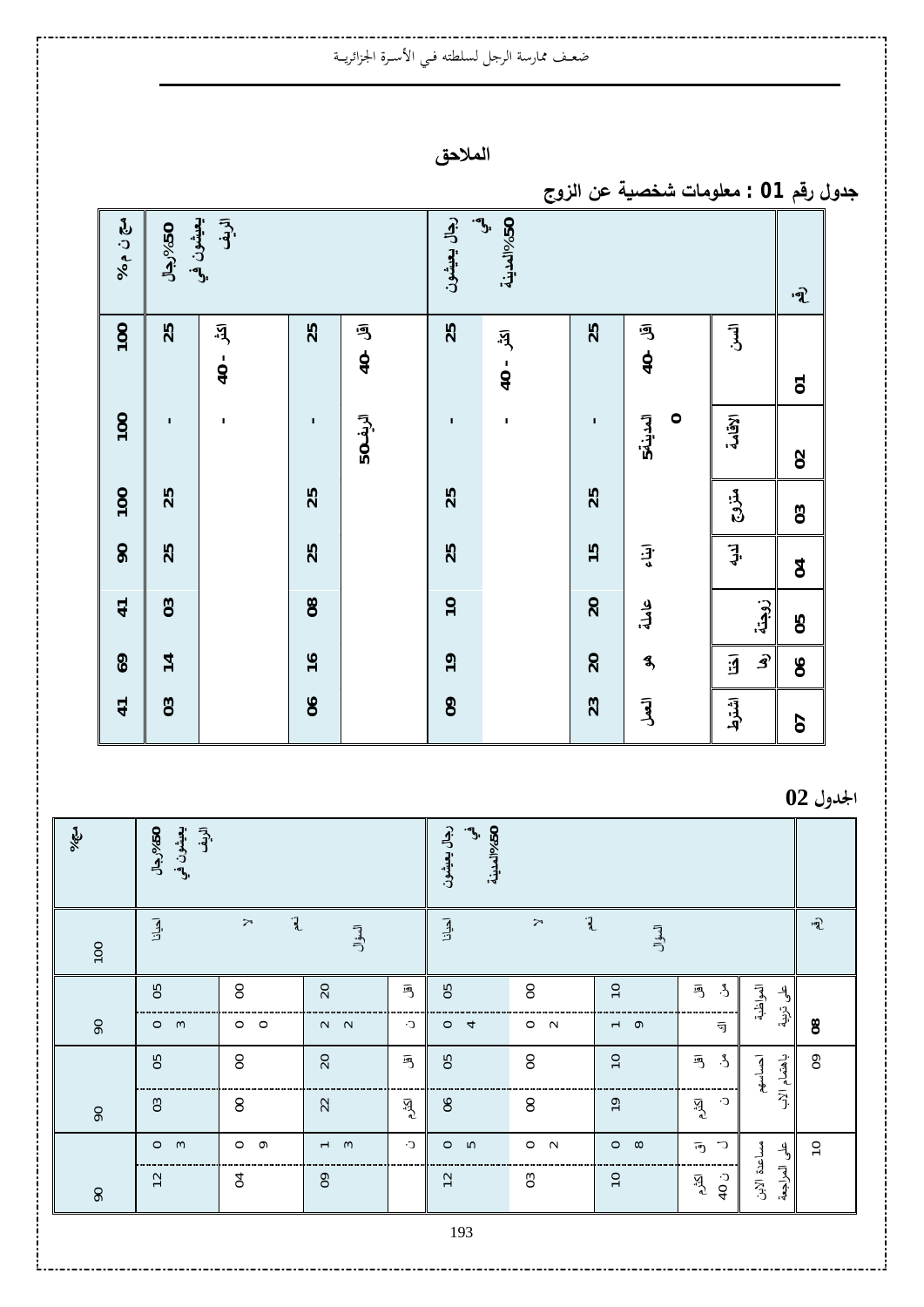|                           |                                                         |                                              | صبرينة بن جامع                         |                          |                                       | المؤلف (ة) امال بن عريوة                   |                                      |                                                                                                                                                                                                                                                                                                                                                                                                                                                                                                                                                    |                                                      |                 |
|---------------------------|---------------------------------------------------------|----------------------------------------------|----------------------------------------|--------------------------|---------------------------------------|--------------------------------------------|--------------------------------------|----------------------------------------------------------------------------------------------------------------------------------------------------------------------------------------------------------------------------------------------------------------------------------------------------------------------------------------------------------------------------------------------------------------------------------------------------------------------------------------------------------------------------------------------------|------------------------------------------------------|-----------------|
|                           |                                                         |                                              |                                        |                          |                                       |                                            |                                      |                                                                                                                                                                                                                                                                                                                                                                                                                                                                                                                                                    |                                                      |                 |
|                           | 50                                                      | $\mathsf{S}$                                 | 20                                     | C.                       | $\mathfrak{S}$                        | $\mathbf{S}$                               | $\mathsf{S}$                         | $\mathcal{E}$<br>丏                                                                                                                                                                                                                                                                                                                                                                                                                                                                                                                                 | اخذهم آلی<br>العدرسة                                 | $\overline{1}$  |
| $\overline{6}$            | 50                                                      | $\Omega$                                     | $18$                                   |                          | <b>CO</b>                             | 9Q                                         | $\overline{c}$                       | $\mathbb{C}^\centerdot$<br>$\vec{R}$                                                                                                                                                                                                                                                                                                                                                                                                                                                                                                               |                                                      |                 |
| $\overline{6}$            | $\delta$                                                | $\mbox{S}$                                   | $\overline{e}$                         | ن۔<br>د                  | $\Omega$                              | $\rm ^{\rm o}$                             | $\frac{1}{3}$                        | آقل بڻ<br>$\overline{a}$                                                                                                                                                                                                                                                                                                                                                                                                                                                                                                                           | طلبهم منك شراء<br>مستلزمات الدراسة                   | $\overline{c}$  |
|                           | 80                                                      | $\rm ^{\rm o}$                               | 20                                     |                          | $\mathfrak{q}$                        | $\overline{\circ}$                         | 20                                   | اكثرمن<br>$\hbox{=}$                                                                                                                                                                                                                                                                                                                                                                                                                                                                                                                               |                                                      |                 |
|                           | 13                                                      | $\rm ^{\rm o}$                               | $12$                                   | C.                       | 50                                    | $\mathbf{S}$                               | 5                                    | $\mathring{\mathcal{E}}$<br>丏                                                                                                                                                                                                                                                                                                                                                                                                                                                                                                                      | شغرا<br>نه<br>طلبهم منك                              | 13              |
| $\overline{6}$            | $\delta$                                                | $\mathfrak{q}$                               | $\frac{15}{2}$                         |                          | $\delta$                              | $\Omega$                                   | $\overline{1}$                       | $-040$<br>$\vec{R}$                                                                                                                                                                                                                                                                                                                                                                                                                                                                                                                                | $\frac{4}{5}$                                        |                 |
| $\mathsf{S}^{\mathsf{O}}$ | $\mathbf{I}$                                            | $\mathbf{I}$                                 | 13<br>$\infty$<br>$\mathbf{I}$         | C.                       | $\mathbf{I}$                          | $\mathbf{I}$                               | 8<br>8<br>50                         | $\ddot{\xi}$<br>$\mathbf{I}$                                                                                                                                                                                                                                                                                                                                                                                                                                                                                                                       | كميف يتلقى<br>أوامر والده؟                           | $\overline{1}$  |
|                           | $\mathbf{I}$                                            | $\mathbf I$                                  | $\infty$<br>$\overline{13}$<br>$\beta$ |                          | $\mathbf{I}$                          | $\mathbf I$                                | $\delta$<br>$\mathsf{S}$<br>$\infty$ | ېقىمىق.<br>$\mathbf I$                                                                                                                                                                                                                                                                                                                                                                                                                                                                                                                             |                                                      |                 |
|                           | 50                                                      | $\overline{\circ}$                           | $\overline{1}$                         |                          | $\delta$                              | $\mathsf{S}$                               | $\mathsf{S}$                         | $\mathfrak{L}$<br>巪                                                                                                                                                                                                                                                                                                                                                                                                                                                                                                                                | ت<br>ا ج<br>السؤال عن                                | $\frac{15}{2}$  |
| $\mathsf{S}^0$            | $\delta$                                                | $\mathbf{S}$                                 | $\frac{6}{2}$                          |                          | 50                                    | $\rm ^{\rm o}$                             | 20                                   | $\ddot{\mathcal{A}}$<br>司                                                                                                                                                                                                                                                                                                                                                                                                                                                                                                                          | $\frac{1}{2}$                                        |                 |
|                           | $\overline{10}$                                         | $_{\rm g}$                                   | $\overline{0}$                         |                          | $\delta$                              | $\mathsf{S}$                               | 5                                    | 丏<br>$4\degree$                                                                                                                                                                                                                                                                                                                                                                                                                                                                                                                                    | لوالده<br>سؤال الابن                                 | $\frac{6}{1}$   |
| $\infty$                  | 80                                                      | 50                                           | $\frac{5}{2}$                          |                          | 13                                    | $\delta$                                   | $\delta$                             | $\mathfrak{L}$<br>$\bar{\mathbb{R}}$                                                                                                                                                                                                                                                                                                                                                                                                                                                                                                               | عن امور                                              |                 |
|                           | $\overline{c}$                                          | <b>PD</b>                                    | 8                                      | 丐                        | $_{\rm g}$                            | $\mathsf{S}$                               | 50                                   | $\mathring{\mathcal{E}}$<br>丏                                                                                                                                                                                                                                                                                                                                                                                                                                                                                                                      | آقوف طر<br>رفاق الأبناء                              | $\overline{1}$  |
| $\mathcal{S}$             | 12                                                      | $\mathfrak{g}$                               | $\mathsf{S}^0$                         | 司                        | $\overline{1}$                        | $\delta$                                   | $\infty$                             | 43<br>司                                                                                                                                                                                                                                                                                                                                                                                                                                                                                                                                            |                                                      |                 |
|                           | $\overline{10}$                                         | 50                                           | $\overline{C}$                         | اقل من                   | 80                                    | $\mbox{S}$                                 | $\approx$                            | هر<br>3<br>پ                                                                                                                                                                                                                                                                                                                                                                                                                                                                                                                                       | اخذ الابناء الى التنزه                               | $\frac{8}{2}$   |
| $\infty$                  | <b>D</b>                                                | $^{\tt 8}$                                   | $\infty$                               | ত্র্                     | $_{\rm 8}$                            | $\mathsf{S}$                               | $\overline{1}$                       | ╡<br>$\mathring{\mathcal{L}}$<br>$\bar{\rm N}$                                                                                                                                                                                                                                                                                                                                                                                                                                                                                                     |                                                      |                 |
|                           |                                                         | $\overline{0}$<br>الغض<br>$0$ اقلق           |                                        |                          |                                       | أآتنى<br>عادي<br>8 <sup>o</sup>            |                                      | $\begin{array}{c} \mathbb{F}_q \downarrow \mathbb{F}_q \downarrow \mathbb{F}_q \downarrow \mathbb{F}_q \downarrow \mathbb{F}_q \downarrow \mathbb{F}_q \downarrow \mathbb{F}_q \downarrow \mathbb{F}_q \downarrow \mathbb{F}_q \downarrow \mathbb{F}_q \downarrow \mathbb{F}_q \downarrow \mathbb{F}_q \downarrow \mathbb{F}_q \downarrow \mathbb{F}_q \downarrow \mathbb{F}_q \downarrow \mathbb{F}_q \downarrow \mathbb{F}_q \downarrow \mathbb{F}_q \downarrow \mathbb{F}_q \downarrow \mathbb{F}_q \downarrow \mathbb{F}_q \downarrow \mathbb$ | شعور الاب عند لا<br>مبالات الابناء                   | $\mathsf{P}$    |
| $\mathsf{Q}$              |                                                         | عادي50<br>غضب 07<br>$13_{\mathring{c}}$ لأشئ |                                        |                          |                                       | قنق 14<br>$06$ نشئ<br>$07$ عادي $\epsilon$ |                                      | $\overline{a}$<br>اكثرمن                                                                                                                                                                                                                                                                                                                                                                                                                                                                                                                           |                                                      |                 |
|                           | $\mathsf{S}^{\mathsf{O}}$<br>$\overline{4}$<br>$\Omega$ | أآخرنية<br>رعايته<br>النفقة                  |                                        | اقل من 40                | $\mathsf{S}^{\mathsf{O}}$<br>$\delta$ | آخرائية.<br>الجوانية<br>النفقة             |                                      | اقل من 40                                                                                                                                                                                                                                                                                                                                                                                                                                                                                                                                          | $\sum_{i=1}^{n}$<br>– يؤدي كل مسؤولياته اتجاه ابنائه | $\overline{20}$ |
| $\infty$                  | $rac{10}{5}$<br>$_{08}$                                 | الإنفاق<br>التعليم<br>التربية                |                                        | اكثرمن                   | $= 8$<br>80                           | الحماية<br>الإنفاق<br>التعليم              |                                      | $\widetilde{K}$<br>$40$ نىم                                                                                                                                                                                                                                                                                                                                                                                                                                                                                                                        |                                                      |                 |
|                           | $\beta$                                                 | $\overline{1}$                               | $\beta$                                | اقل من                   | $\overline{c}$                        | $\overline{13}$                            | $\Omega$                             | اقل من 40                                                                                                                                                                                                                                                                                                                                                                                                                                                                                                                                          | المسؤولية لوحدها<br>حتمية تحمل الزوجة                | $\overline{21}$ |
| 100                       | $\overline{10}$                                         | 13                                           | $\Omega$                               | $\widetilde{\mathbb{R}}$ | $\overline{C}$                        | $\frac{15}{2}$                             | $\mbox{S}$                           | اكثرمن<br>$\overline{a}$                                                                                                                                                                                                                                                                                                                                                                                                                                                                                                                           |                                                      |                 |

 $\sim$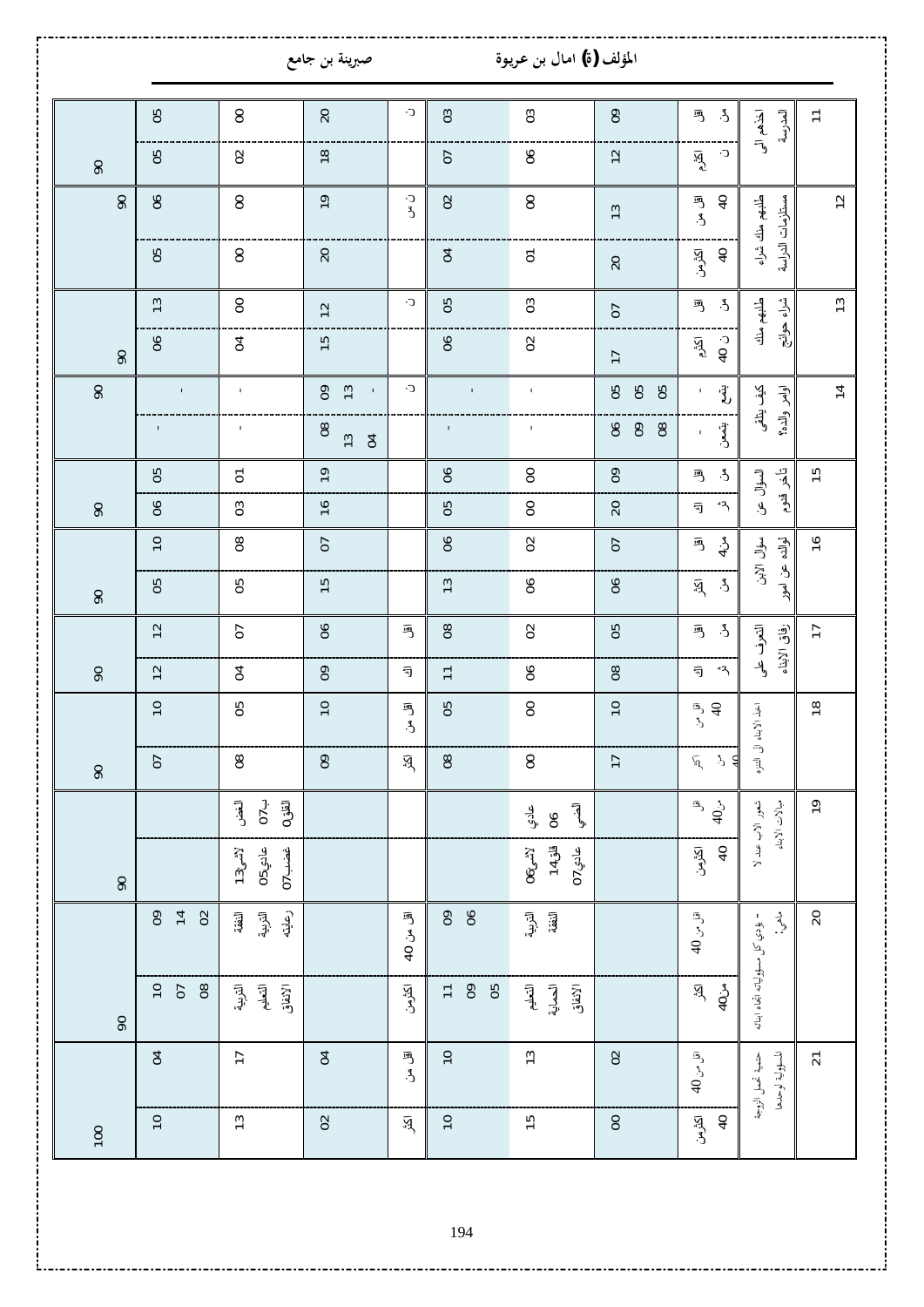### ضعـف ممارسة الرجل لسلطته فـي الأسـرة الجزائريــة

# جدول رقم 03: محل سلطة الأباء من سلوكات الزوجة ووظائفها في السرة

| %   |        |              |          | 50%رجال يعيشون في الريف       | 50%رجال يعيشون في المدينة |             |          |                       |                           |     |  |
|-----|--------|--------------|----------|-------------------------------|---------------------------|-------------|----------|-----------------------|---------------------------|-----|--|
| 100 | احيانا | $\mathsf{Y}$ | نعم      | السؤال                        | احيانا                    | $\mathsf V$ | نعم      |                       | السؤال                    | رقم |  |
|     |        |              |          |                               |                           |             |          |                       |                           |     |  |
|     |        |              |          |                               |                           |             |          |                       |                           |     |  |
|     | 03     | 02           | 20       | اقل من 40                     | 11                        | 07          | 07       | اقل من 40             | انتظار الزوجة موافقتك عند | 22  |  |
| 100 | 06     | 04           | 15       | ن س اكثرمن                    | 06                        | 05          | 09       | اكثرمن 40             | خروجها                    |     |  |
|     |        |              |          | 40                            |                           |             |          |                       |                           |     |  |
|     | 05     | 04           | 16       | اقل من 40                     | 13                        | 06          | 06       | اقل من 40             | تراعي راي الزوج فيما يخص  | 23  |  |
| 100 | 14     | 06           | 05       | اكثرمن 40                     | 09                        | 05          | 11       | اكثرمن 40             | لباسها                    |     |  |
|     | 09     | 05           | 16       | ن س                           | 05                        | 08          | 12       | اقل من 40             | استعمال هاتف الزوجة دون   | 24  |  |
| 100 | 07     | 9            | 09       |                               | 10                        | 09          | 06       | اكثرمن 40             | اذنها                     |     |  |
|     | 07     | $00\,$       | 18       | ن س                           | 12                        | 02          | 11       | اقل من 40             | طاعة الزوجة للاوامر الزوج | 25  |  |
| 100 | 10     | $00\,$       | 15       |                               | 10                        | 07          | 08       | اكثرمن 40             |                           |     |  |
|     | 14     | 03           | 06       | ن س                           | 13                        | $07$        | 05       | اقل من 40             | اعتبار عملها يساهم في     | 26  |  |
| 100 | 13     | 03           | 09       |                               | 08                        | ${\bf 08}$  | 07       | اكثرمن 40             | تمردها                    |     |  |
|     |        |              |          | ن س                           |                           |             |          | اقل من40              | احساس الزوج بالاستقرار    |     |  |
|     | 12     | 03           | $10$     | زوجة صالحة                    | 11                        | 05          | 09       | السكن                 | النفسي                    | 27  |  |
|     |        |              |          | الرضا بالقليل                 |                           |             |          | البطالة               | لماذا؟                    |     |  |
| 100 |        |              |          | ابناء صالحين                  |                           |             |          | راتب الزوجة           |                           |     |  |
|     | 13     | 04           | 08       | ن س                           | 12                        | 11          | 02       | اكثرمن40              |                           |     |  |
|     |        |              |          | ابناء اصحاء                   |                           |             |          | صعوبة العيش           |                           |     |  |
|     |        |              |          | رضي الوالدين                  |                           |             |          | التعب                 |                           |     |  |
|     |        |              |          | زوجة صالحة                    |                           |             |          | الاضطرابات            |                           |     |  |
|     |        |              |          | ن س                           |                           |             |          | اقل من40              | اوقات الفوضى في المنزل    |     |  |
|     |        |              | 12       | غياب الزوجة                   |                           |             | 08<br>06 | عند غياب              |                           | 28  |  |
| 100 |        |              | 06<br>07 | حضور الاحفاد<br>نهاية الاسبوع |                           |             | 11       | الزوج                 |                           |     |  |
|     |        |              |          |                               |                           |             |          | الدخول مساءا<br>صباحا |                           |     |  |
|     |        |              |          | ن س                           |                           |             |          | اكثرمن40              |                           |     |  |
|     |        |              | 09       | غياب الزوجة                   |                           |             | 09       | غياب احدنا            |                           |     |  |
|     |        |              | 09       | حضور                          |                           |             | 07       | نهاية الاسبوع         |                           |     |  |
|     |        |              | 07       | الاقارب                       |                           |             | 09       | حضور                  |                           |     |  |
|     |        |              |          | غياب الزوج                    |                           |             |          | الضيوف                |                           |     |  |
|     | 08     | 11           | 06       | ن س                           | 15                        | 07          | 03       | اقل من 40             | طلب الزوج من الزوجة المال |     |  |
| 100 |        |              |          |                               |                           |             |          |                       | دون احراج                 | 29  |  |
|     | 08     | 14           | 03       |                               | 11                        | 07          | 07       | اكثر من 40            |                           |     |  |
|     | 04     | 18           | 03       | ن س                           | 09                        | ${\bf 08}$  | 08       | اقل من40              | الوصول مساءا الى المنزل   | 30  |  |
| 100 |        |              |          |                               |                           |             |          |                       | قبل الزوجة                |     |  |
|     | 07     | 18           | $00\,$   | ن س                           | 12                        | 04          | 09       | اكثر من40             |                           |     |  |
|     |        |              |          | ن س                           |                           |             |          | اقل من40              | قيام الزوجة بواجبات الزوج |     |  |
|     | 16     | التطبيب      |          |                               |                           |             | 07       | -الانفاق              | ماهي؟                     | 31  |  |
|     | 02     | التعليم      |          |                               |                           |             | 10       | -التسوق               |                           |     |  |
|     | 07     | خدمات البيت  |          |                               |                           |             | 08       | التطبيب               |                           |     |  |